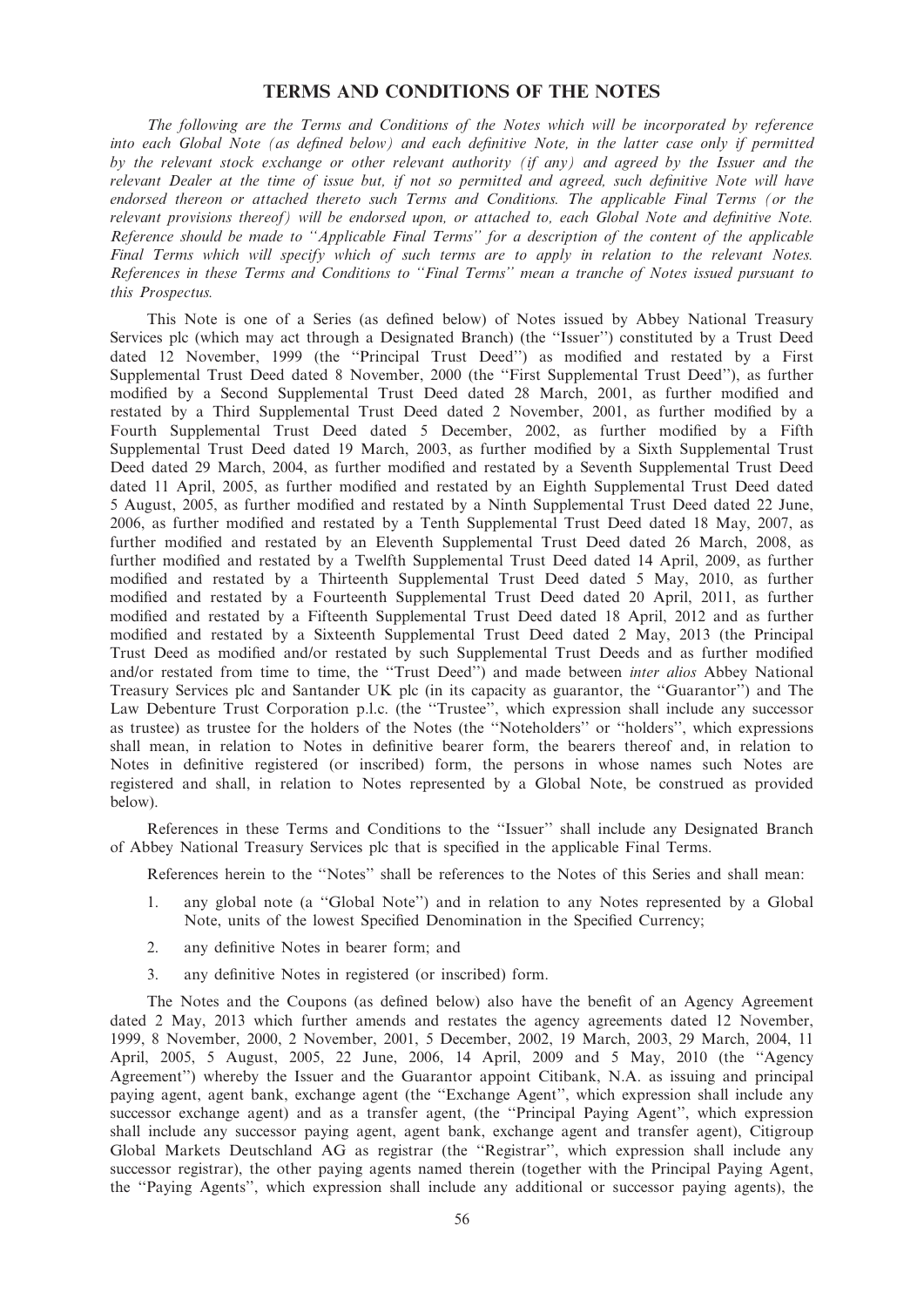other transfer agents named therein (together with the Principal Paying Agent in its capacity as a transfer agent, the ''Transfer Agents'', which expression shall include any additional or successor transfer agents) and the Trustee.

References to the ''Calculation Agency Agreement'' and ''Determination Agency Agreement'' are to the calculation agency agreement or determination agency agreement (as the case may be) which may be entered into between the Issuer, the Guarantor, the calculation agent or, as the case may be, the determination agent to be appointed thereby (the ''Calculation Agent'' and the ''Determination Agent'', respectively) and the Trustee, the form of which is contained in Schedule 1 to the Agency Agreement.

Interest bearing definitive Bearer Notes (as defined below) have interest coupons (''Coupons'') and, in the case of Notes which, when issued in definitive form, have more than 27 interest payments remaining, talons for further Coupons (''Talons'') attached on issue. Any reference in these Terms and Conditions to Coupons or coupons shall, unless the context otherwise requires, be deemed to include a reference to Talons or talons. Registered Notes (as defined below) and Global Notes do not have Coupons or Talons attached on issue.

The applicable Final Terms for this Note (or the relevant provisions thereof) is attached to or endorsed on this Note and completes these Terms and Conditions.

Any reference in these Terms and Conditions to ''Couponholders'' shall mean the holders of the Coupons and shall, unless the context otherwise requires, include the holders of the Talons.

As used herein, ''Tranche'' means Notes which are identical in all respects (including as to listing) and ''Series'' means a Tranche of Notes together with any further Tranche or Tranches of Notes which are (i) expressed to be consolidated and form a single series and (ii) identical in all respects (including as to listing) except for their respective Issue Dates, Interest Commencement Dates and/or Issue Prices.

Copies of the Trust Deed and the Agency Agreement are available for inspection during normal business hours at the registered office for the time being of the Trustee and at the specified office of each of the Principal Paying Agent, the Registrar, the other Paying Agents and the Transfer Agents (such agents and the Registrar being together referred to as the ''Agents''). If the Notes are to be admitted to trading on the regulated market of the London Stock Exchange plc the applicable Final Terms will be published on the website of the London Stock Exchange plc through a regulatory information service. The applicable Final Terms will be obtainable during normal business hours at the specified office of the Principal Paying Agent, and from the registered office of the Guarantor by a Noteholder upon such Noteholder producing evidence satisfactory to the Trustee, the Principal Paying Agent or, as the case may be, the Guarantor as to its holding of such Notes and identity. The Noteholders and the Couponholders are deemed to have notice of, are bound by, and are entitled to the benefit of, all the provisions of the Trust Deed, the Deed Poll (if applicable), the Agency Agreement, the applicable Final Terms and any other documents specified in the applicable Final Terms which are applicable to them. The statements in these Terms and Conditions include summaries of, and are subject to, the detailed provisions of the Trust Deed and the Agency Agreement.

Words and expressions defined in the Trust Deed or the Agency Agreement or used in the applicable Final Terms shall have the same meanings where used in these Terms and Conditions unless the context otherwise requires or unless otherwise stated and provided that, in the event of inconsistency between the Trust Deed and the Agency Agreement, the Trust Deed shall prevail and, in the event of inconsistency between the Trust Deed, the Agency Agreement and the applicable Final Terms, the applicable Final Terms shall prevail.

#### 1. Form, Denomination and Title

The Notes are in bearer form (''Bearer Notes'') or in registered (or inscribed) form (''Registered Notes'') as specified in the applicable Final Terms in the currency (the ''Specified Currency'') and the denomination(s) (the ''Specified Denomination(s)'') specified in the applicable Final Terms and, in the case of definitive Notes, serially numbered. Notes of one Specified Denomination may not be exchanged for Notes of another Specified Denomination and Bearer Notes may not be exchanged for Registered Notes and vice versa.

This Note may be a Fixed Rate Note, a Floating Rate Note (which term shall include a CMS Linked Interest Note if this Note is specified as such in the applicable Final Terms), a Zero Coupon/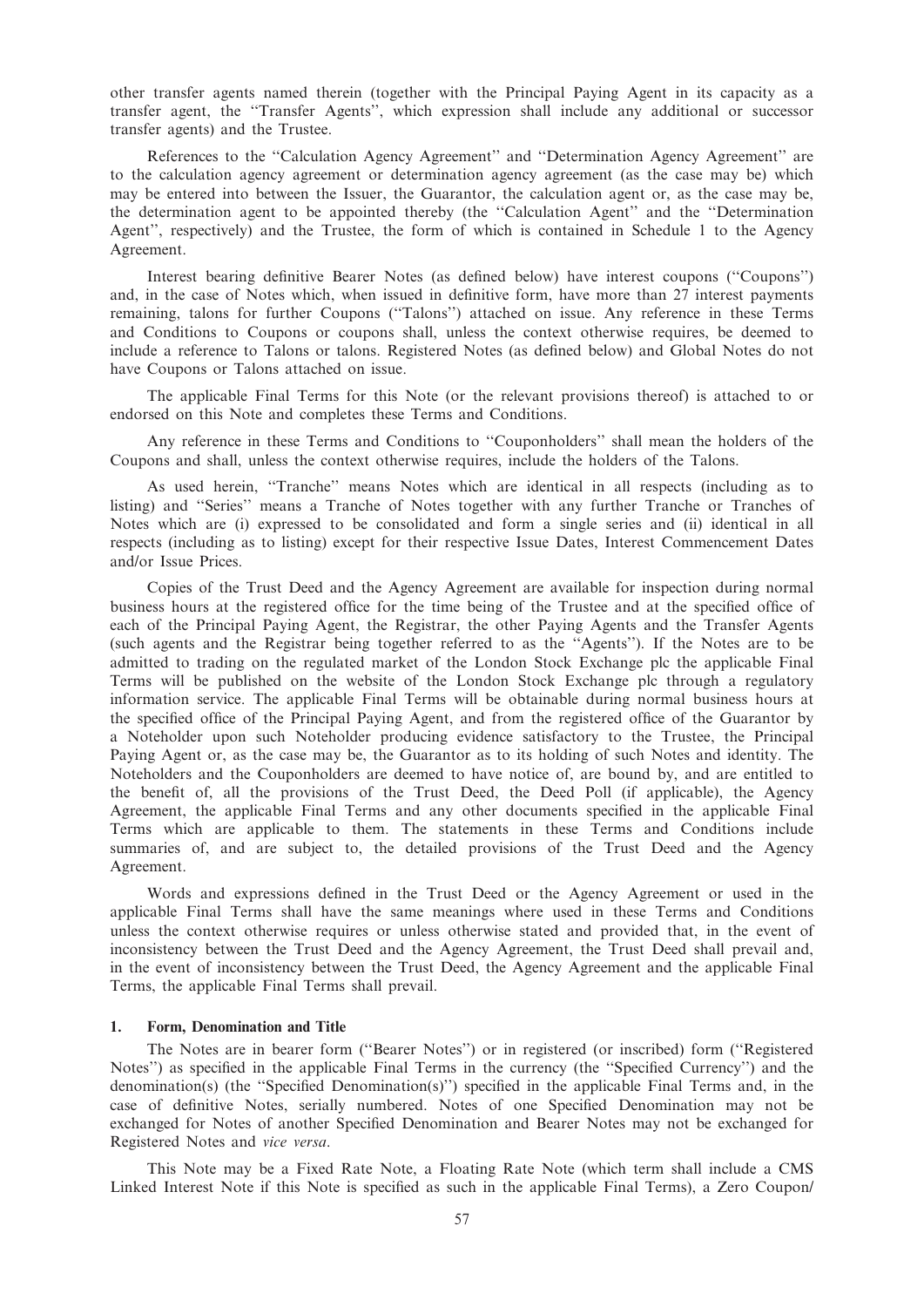Discount Note, a Variable Interest Note, a Convertible Interest Basis Note or a combination of any of the foregoing, depending upon the Interest Basis shown in the applicable Final Terms.

Definitive Bearer Notes are issued with Coupons attached, unless they are Zero Coupon/ Discount Notes in which case references to Coupons and Couponholders in these Terms and Conditions are not applicable.

Subject as set out below, title to the Bearer Notes and Coupons will pass by delivery and title to the Registered Notes will pass upon registration of transfers in accordance with the provisions of the Agency Agreement. The Issuer, the Guarantor, the Trustee and any Agent will (except as otherwise required by law) deem and treat the bearer of any Bearer Note or Coupon and the registered holder of any Registered Note as the absolute owner thereof (whether or not overdue and notwithstanding any notice of ownership or writing thereon or notice of any previous loss or theft thereof) for all purposes but, in the case of any Global Note, without prejudice to the provisions set out in the next succeeding paragraph.

For so long as any of the Notes are represented by a Bearer Global Note or a Regulation S Global Note held by or on behalf of or, as the case may be, registered in the name of a common nominee for, Euroclear Bank S.A./N.V. ("Euroclear") and/or Clearstream Banking, société anonyme (''Clearstream, Luxembourg'') (or, as the case may be, a nominee for the common safekeeper), each person (other than Euroclear or Clearstream, Luxembourg) who is for the time being shown in the records of Euroclear or of Clearstream, Luxembourg as the holder of a particular nominal amount of such Notes (in which regard any certificate or other document issued by Euroclear or Clearstream, Luxembourg as to the nominal amount of such Notes standing to the account of any person shall be conclusive and binding for all purposes save in the case of manifest error) shall be treated by the Issuer, the Guarantor, the Trustee and the Agents as the holder of such nominal amount of such Notes for all purposes other than with respect to the payment of principal or interest on such nominal amount of such Notes, for which purpose the bearer of the relevant Bearer Global Note or, as the case may be, the registered holder of the relevant Regulation S Global Note shall be treated by the Issuer, the Guarantor, the Trustee and the Agents as the holder of such nominal amount of such Notes in accordance with and subject to the terms of the relevant Global Note and the expressions ''Noteholder'' and ''holder of Notes'' and related expressions shall be construed accordingly.

For so long as any of the Notes are represented by a Rule 144A Global Note registered in the name of The Depository Trust Company of New York (''DTC'') or its nominee, each person who is for the time being shown in the records of DTC or such nominee as the holder of a particular nominal amount of such Notes shall be treated by the Issuer, the Guarantor, the Trustee and the Agents as the holder of such nominal amount of such Notes for all purposes other than with respect to the payment of principal or interest on, or voting, giving consents or making requests in respect of, such nominal amount of such Notes, for which purpose DTC or, in the case of payments only, its nominee shall be treated by the Issuer, the Guarantor, the Trustee and the Agents as the holder of such nominal amount of such Notes in accordance with and subject to the terms of such Registered Global Note, and the expressions ''Noteholder'' and ''holder of Notes'' and related expressions shall be construed accordingly.

Interests in a Global Note will be transferable only in accordance with the rules and procedures for the time being of DTC, Euroclear and Clearstream, Luxembourg, as the case may be. References to DTC, Euroclear and/or Clearstream, Luxembourg shall, whenever the context so permits, be deemed to include a reference to any successor operator and/or successor clearing system and/or any additional or alternative clearing system specified in the applicable Final Terms or otherwise approved by the Issuer, the Guarantor, the Principal Paying Agent, the Registrar and the Trustee.

## 2. Transfers of Registered Notes

#### (a) Transfers of interests in Registered Global Notes

Transfers of beneficial interests in Registered Global Notes will be effected by DTC, Euroclear or Clearstream, Luxembourg, as the case may be, and, in turn, by other participants and, if appropriate, indirect participants in such clearing systems acting on behalf of beneficial transferors and transferees of such interests. A beneficial interest in a Registered Global Note will, subject to compliance with all applicable legal and regulatory restrictions, be transferable for Registered Notes in definitive form or for a beneficial interest in another Registered Global Note only in the Specified Denominations set out in the applicable Final Terms and only in accordance with the rules and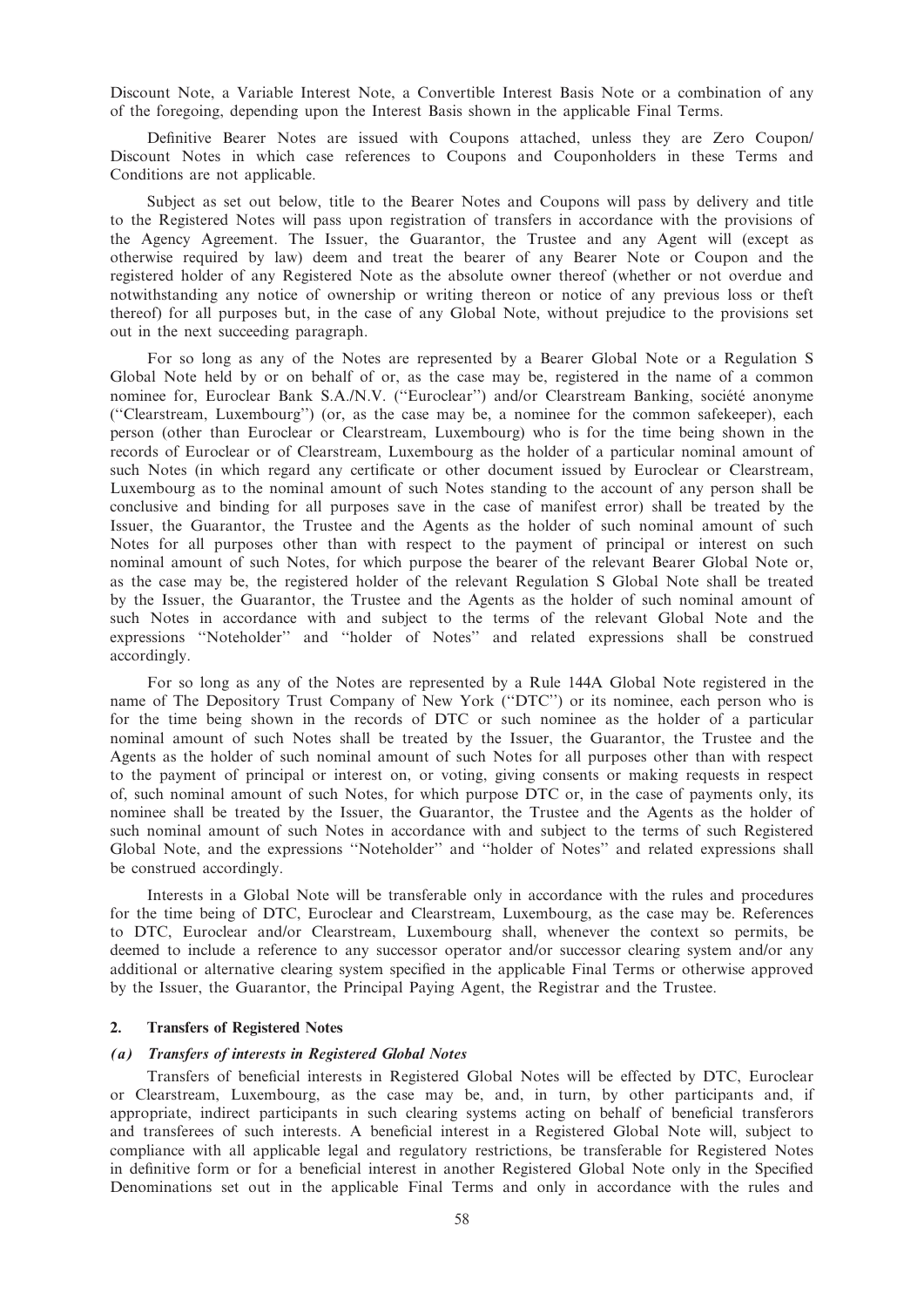operating procedures for the time being of DTC, Euroclear or Clearstream, Luxembourg, as the case may be and in accordance with the terms and conditions specified in the Agency Agreement. Transfers of a Rule 144A Global Note shall be limited to transfers of such Rule 144A Global Note, in whole but not in part, to a nominee of DTC or to a successor of DTC or such successor's nominee.

# (b) Transfers of Registered Notes in definitive form

Subject as provided in Condition  $2(f)$ , (g) and (h) below, upon the terms and subject to the conditions set forth in the Agency Agreement, a Registered Note in definitive form may be transferred in whole or in part in the Specified Denominations set out in the applicable Final Terms. In order to effect any such transfer:

- (i) the holder or holders must:
	- (a) surrender the Registered Note for registration of the transfer of the Registered Note (or the relevant part of the Registered Note) at the specified office of the Registrar or any Transfer Agent, with the form of transfer thereon duly executed by the holder or holders thereof or his or their attorney or attorneys duly authorised in writing, and
	- (b) complete and deposit such other certifications as may be required by the Registrar or, as the case may be, the relevant Transfer Agent, and
- (ii) the Registrar or, as the case may be, the relevant Transfer Agent must, after due and careful enquiry, be satisfied with the documents of title and the identity of the person making the request.

Any such transfer will be subject to such reasonable regulations as the Issuer and the Registrar may from time to time prescribe (the initial such regulations being set out in Schedule 4 to the Agency Agreement). Subject as provided above, the Registrar or, as the case may be, the relevant Transfer Agent will, within three business days (being for this purpose a day on which banks are open for business in the city where the specified office of the Registrar or, as the case may be, the relevant Transfer Agent is located) of the request (or such longer period as may be required to comply with any applicable fiscal or other laws or regulations) authenticate and deliver, or procure the authentication and delivery of, at its specified office to the transferee or (at the risk of the transferee) send by uninsured mail to such address as the transferee may request, a new Registered Note in definitive form for the same aggregate nominal amount as the Registered Note (or the relevant part of the Registered Note) transferred. In the case of a transfer of part only of a Registered Note in definitive form, a new Registered Note in definitive form in respect of the balance of the Registered Note not transferred will be so authenticated and delivered or (at the risk of the transferor) sent by uninsured mail to such address as the transferor may request.

### (e) Registration of transfer upon partial redemption

In the event of a partial redemption of Notes under Condition 6, the Issuer shall not be required to register the transfer of any Registered Note, or part of a Registered Note, called for partial redemption.

# (f) Costs of registration

Noteholders will not be required to bear the costs and expenses of effecting any registration of transfer as provided above, except for any costs or expenses of delivery other than by normal uninsured mail and except that the Issuer may require the payment of a sum sufficient to cover any stamp duty, tax or other governmental charge that may be imposed in relation to the registration.

### (g) Transfers of interests in Regulation S Global Notes

Prior to expiry of the applicable Distribution Compliance Period (as defined below), transfers by the holder of, or of a beneficial interest in, a Regulation S Global Note to a transferee in the United States or who is a U.S. person will only be made:

(i) upon receipt by the Registrar of a written certification substantially in the form set out in the Agency Agreement, amended as appropriate with the consent of the Issuer (a ''Transfer Certificate''), copies of which are available from the specified office of the Registrar or any Transfer Agent, from the transferor of the Note or beneficial interest therein to the effect that such transfer is being made to a person whom the transferor reasonably believes is a QIB in a transaction meeting the requirements of Rule 144A; or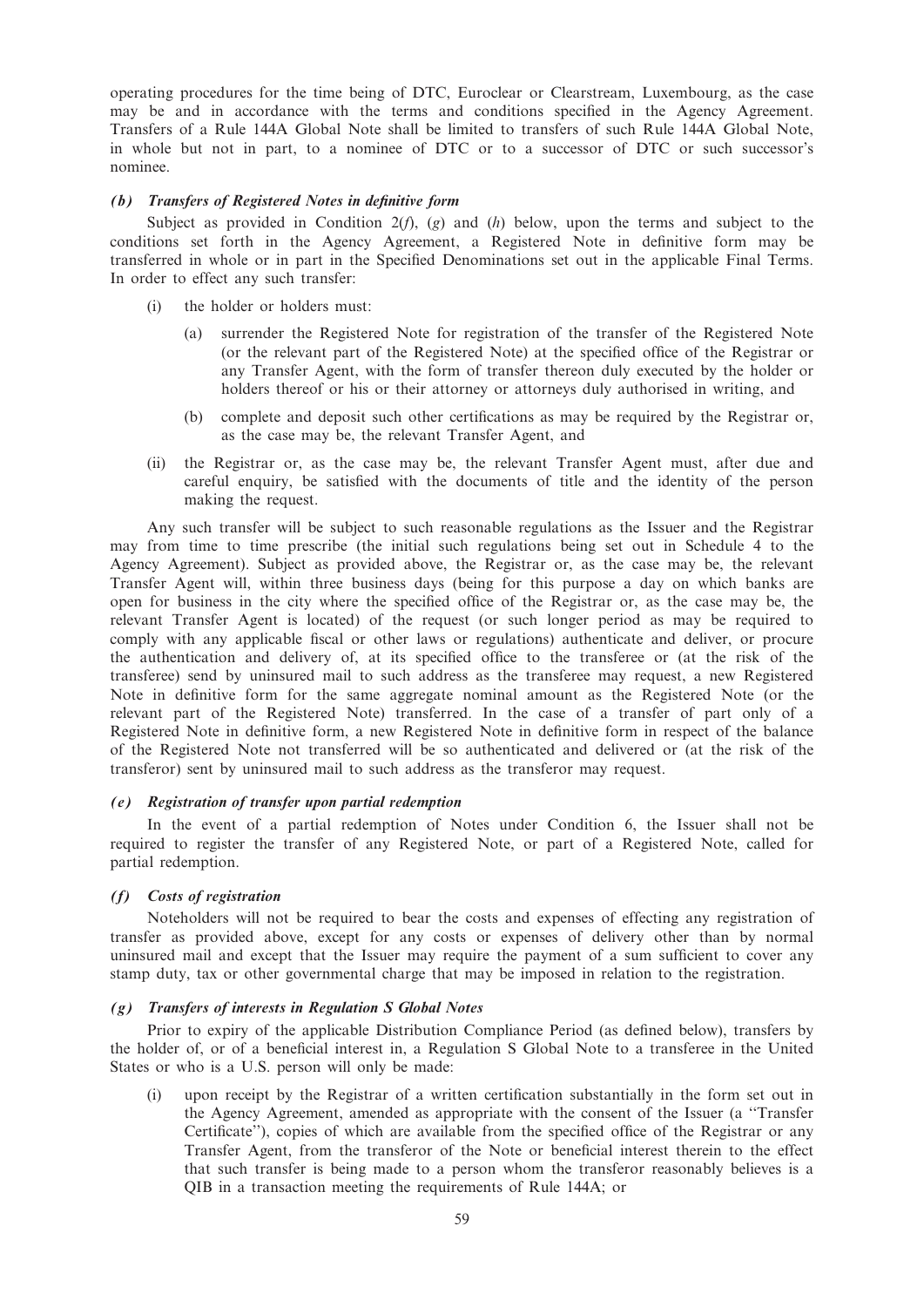(ii) otherwise pursuant to the Securities Act or an exemption therefrom, subject to receipt by the Issuer of such satisfactory evidence as the Issuer may reasonably require, which may include an opinion of U.S. counsel, that such transfer is in compliance with any applicable securities laws of any State of the United States,

and, in each case, in accordance with any applicable securities laws of any State of the United States or any other jurisdiction.

In the case of paragraph (i) above, such transferee may take delivery through a Restricted Note in global or definitive form. After expiry of the applicable Distribution Compliance Period (i) beneficial interests in Regulation S Global Notes may be held through DTC directly, by a participant in DTC, or indirectly through a participant in DTC and (ii) such certification requirements will no longer apply to such transfers.

#### (h) Transfers of interests in Restricted Notes

Transfers of Restricted Notes or beneficial interests therein may be made:

- (i) to a transferee who takes delivery of such interest through a Regulation S Global Note, upon receipt by the Registrar of a duly completed Transfer Certificate from the transferor to the effect that such transfer is being made in accordance with Regulation S and that, if such transfer is being made prior to expiry of the applicable Distribution Compliance Period, the interests in the Notes being transferred will be held immediately thereafter through Euroclear and/or Clearstream, Luxembourg; or
- (ii) to a transferee who takes delivery of such interest through a Restricted Note where the transferee is a person whom the transferor reasonably believes is a QIB in a transaction meeting the requirements of Rule 144A, without certification; or
- (iii) otherwise pursuant to the Securities Act or an exemption therefrom, subject to receipt by the Issuer of such satisfactory evidence as the Issuer may reasonably require, which may include an opinion of U.S. counsel, that such transfer is in compliance with any applicable securities laws of any State of the United States,

and, in each case, in accordance with any applicable securities laws of any State of the United States or any other jurisdiction.

Upon the transfer, exchange or replacement of Restricted Notes, or upon specific request for removal of any United States securities law legend enfaced on Restricted Notes, the Registrar shall deliver only Restricted Notes or refuse to remove such legend, as the case may be, unless there is delivered to the Issuer such satisfactory evidence as may reasonably be required by the Issuer, which may include an opinion of U.S. counsel, that neither such legend nor the restrictions on transfer set forth therein are required to ensure compliance with the provisions of the Securities Act.

# (i) Exchanges and transfers of Registered Notes generally

Holders of Registered Notes in definitive form may exchange such Notes for interests in a Registered Global Note of the same type at any time.

## (j) Definitions

In this Condition, the following expressions shall have the following meanings:

''Distribution Compliance Period'' means the period that ends 40 days after the completion of the distribution of each Tranche of Notes, as certified by the relevant Dealer (in the case of a nonsyndicated issue) or the relevant Lead Manager (in the case of a syndicated issue);

''QIB'' means a ''qualified institutional buyer'' within the meaning of Rule 144A;

''Regulation S'' means Regulation S under the Securities Act;

''Regulation S Global Note'' means a Registered Global Note representing Notes sold outside the United States in reliance on Regulation S;

''Restricted Note'' means a Note represented by a Rule 144A Global Note or a Note issued in registered form in exchange or substitution therefor;

''Rule 144A'' means Rule 144A under the Securities Act;

''Rule 144A Global Note'' means a Registered Global Note representing Notes sold in the United States to QIBs pursuant to Rule 144A;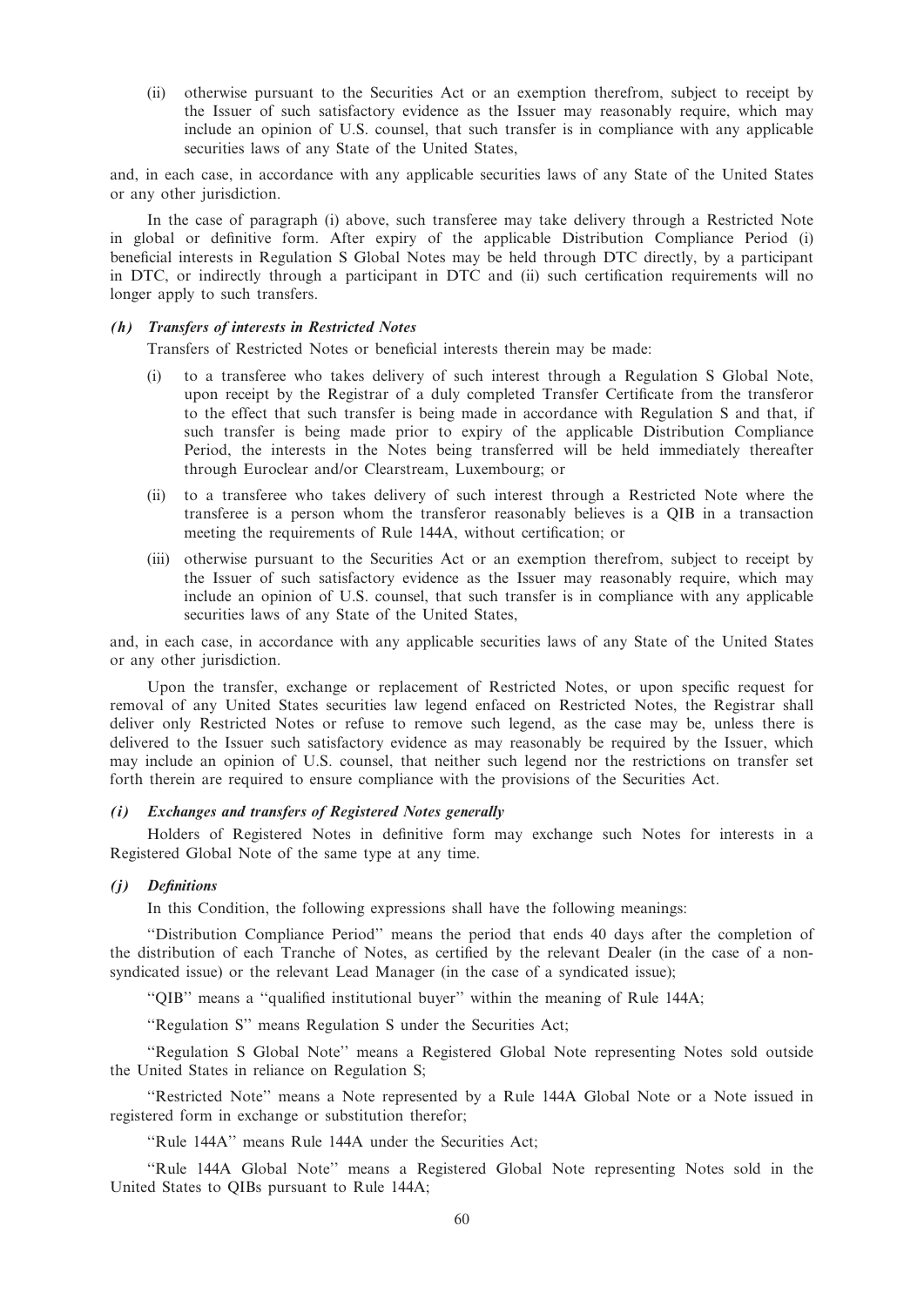''Securities Act'' means the United States Securities Act of 1933, as amended; and

''U.S. person'' has the meaning ascribed to it in Regulation S.

## 3. Status of the Notes and the Guarantee

### (a) Status of the Notes

The Notes and the relative Coupons (if any) are direct, unconditional and unsecured obligations of the Issuer ranking *pari passu* and without any preference among themselves and (subject to any applicable statutory provisions) at least equally with all other present and future unsecured and unsubordinated obligations of the Issuer.

### (b) Status of the Guarantee

The payment of the principal and interest (if any) in respect of the Notes and all other moneys payable by the Issuer under or pursuant to the Trust Deed has been unconditionally and irrevocably guaranteed by the Guarantor in the Trust Deed. The obligations of the Guarantor under such guarantee constitute direct, unconditional and unsecured obligations of the Guarantor ranking pari passu and without any preference among themselves and (subject to any applicable statutory provisions) at least equally with all other present and future outstanding unsecured and unsubordinated obligations of the Guarantor, but, in the event of insolvency, only to the extent permitted by laws relating to creditors' rights.

### 4. Interest

## (a) Interest on Fixed Rate Notes

Each Fixed Rate Note bears interest from (and including) the Interest Commencement Date (which unless otherwise specified in the applicable Final Terms shall be the Issue Date) at the rate(s) per annum equal to the Rate(s) of Interest (in each case for the period(s) specified in the applicable Final Terms) payable in arrear on the Interest Payment Date(s) specified in the applicable Final Terms.

If the Notes are in definitive form, except as provided in the applicable Final Terms, the amount of interest payable on each Interest Payment Date in respect of the Interest Period ending on such date will amount to the Fixed Coupon Amount. In the case of any long or short interest period (the ''Stub Period''), payments of interest on the relevant Interest Payment Date will, if so specified in the applicable Final Terms, amount to the Broken Amount so specified in respect of such Stub Period.

Except in the case of Notes in definitive form where a Fixed Coupon Amount or Broken Amount is specified in the applicable Final Terms, interest shall be calculated in respect of any period by applying the applicable Rate of Interest to:

- (A) in the case of Fixed Rate Notes which are represented by a Global Note, the aggregate outstanding nominal amount of the Fixed Rate Notes represented by such Global Note; or
- (B) in the case of Fixed Rate Notes in definitive form, the Calculation Amount;

and, in each case, multiplying such sum by the applicable Day Count Fraction, and rounding the resultant figure to the nearest sub-unit of the relevant Specified Currency, half of any such sub-unit being rounded upwards or otherwise in accordance with applicable market convention. Where the Specified Denomination of a Fixed Rate Note in definitive form is a multiple of the Calculation Amount, the amount of interest payable in respect of such Fixed Rate Note shall be the product of the amount (determined in the manner provided above) for the Calculation Amount and the number by which the Calculation Amount is multiplied to reach the Specified Denomination without any further rounding.

''sub-unit'' means, with respect to any currency other than euro, the lowest amount of such currency that is available as legal tender in the country of such currency and, with respect to euro, one cent.

As used in the Conditions, ''Interest Period'' means the period from (and including) an Interest Payment Date (or the Interest Commencement Date) to (but excluding) the next (or first) Interest Payment Date, or such other period specified as the ''Interest Period'' in the applicable Final Terms.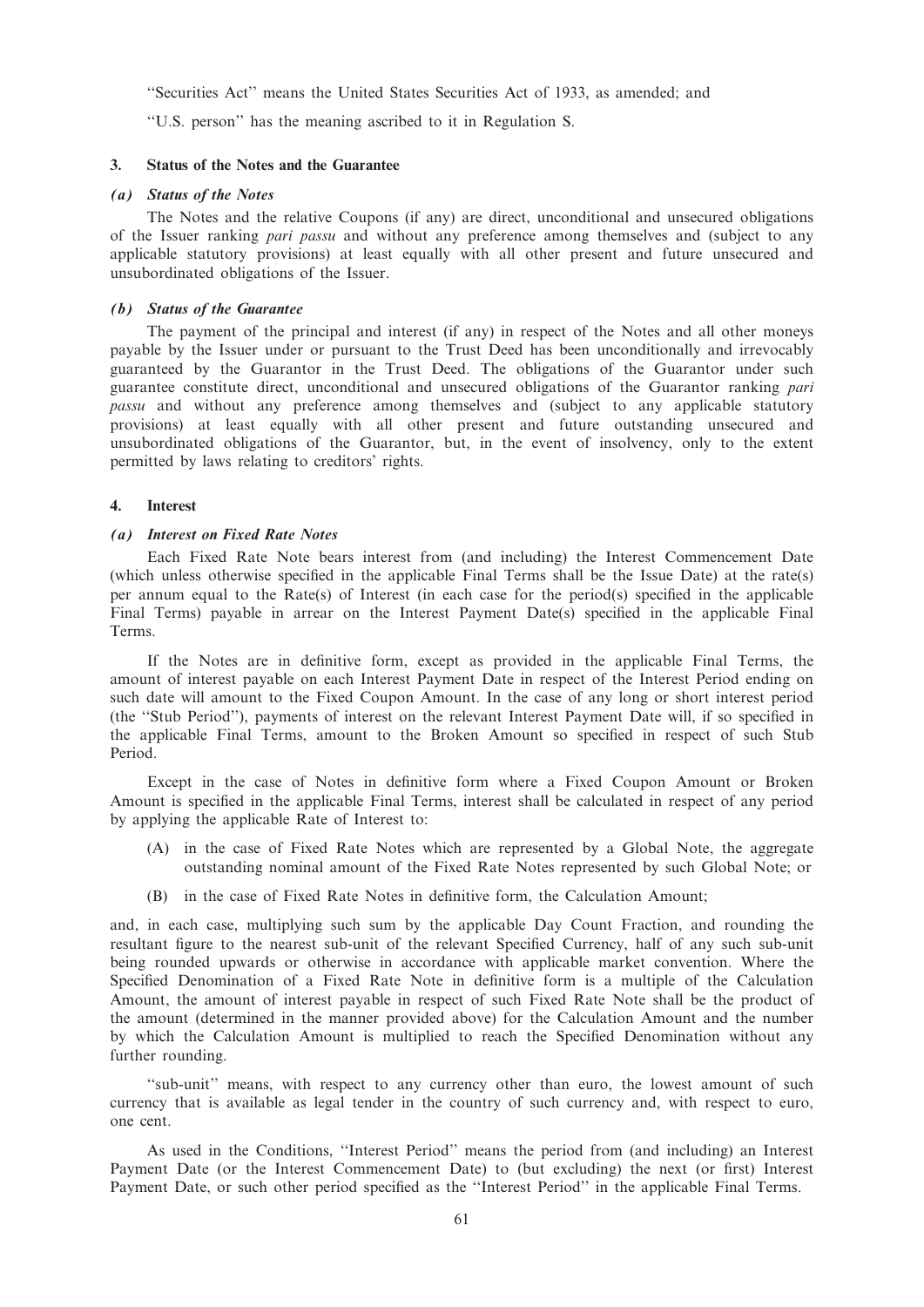### (b) Interest on Floating Rate Notes and Variable Interest Notes

#### (i) Interest Payment Dates

Each Floating Rate Note and Variable Interest Note bears interest from (and including) the Interest Commencement Date (which unless otherwise specified in the applicable Final Terms shall be the Issue Date) and such interest will be payable in arrear on either:

- (A) the Interest Payment Date(s) in each year specified in the applicable Final Terms; or
- (B) if no express Interest Payment Date(s) is/are specified in the applicable Final Terms, each date (each such date, together with each Interest Payment Date specified in the applicable Final Terms an ''Interest Payment Date'') which falls the number of months or other period specified as the Interest Period in the applicable Final Terms after the preceding Interest Payment Date or, in the case of the first Interest Payment Date, after the Interest Commencement Date.

Such interest will be payable in respect of each Interest Period. In the Conditions, ''Interest Period'' means the period from (and including) an Interest Payment Date (or the Interest Commencement Date) to (but excluding) the next (or first) Interest Payment Date, or such other period specified as the ''Interest Period'' in the applicable Final Terms.

## (ii) Rate of Interest

The Rate of Interest payable from time to time will be determined (i) in respect of Floating Rate Notes, in the manner specified in the applicable Final Terms and (ii) in respect of Variable Interest Notes, in the manner described in sub-paragraph (C).

#### (A) ISDA Determination for Floating Rate Notes

Where ISDA Determination is specified in the applicable Final Terms as the manner in which the Rate of Interest is to be determined, the Rate of Interest for each Interest Period will be (1) if Straight Floating Rate is specified as being applicable in the applicable Final Terms, the relevant ISDA Rate plus or minus (as indicated in the applicable Final Terms) the Margin (if any), (2) if Inverse Floating Rate is specified as being applicable in the applicable Final Terms, the Set IFRN Rate specified in the applicable Final Terms minus the relevant ISDA Rate, (3) if Leveraged Floating Rate is specified as being applicable in the applicable Final Terms, the product of the Leverage Factor specified in the applicable Final Terms and the relevant ISDA Rate, plus or minus (as indicated in the applicable Final Terms) the Margin (if any), or (4) if Leveraged Inverse Floating Rate is specified as being applicable in the applicable Final Terms, the difference between (i) the Set IFRN Rate specified in the applicable Final Terms and (ii) the product of the Leverage Factor specified in the applicable Final Terms and the relevant ISDA Rate.

For the purposes of this sub-paragraph (A):

''ISDA Rate'' for an Interest Period (other than a Stub Period) means a rate equal to the Floating Rate that would be determined by the Principal Paying Agent under an interest rate swap transaction if the Principal Paying Agent were acting as Calculation Agent for that swap transaction under the terms of an agreement incorporating the 2006 ISDA Definitions, as published by the International Swaps and Derivatives Association, Inc. and as amended and updated as at the Issue Date of the first Tranche of the Notes, (the ''ISDA Definitions'') and under which:

- (1) the Floating Rate Option is as specified in the applicable Final Terms;
- (2) the Designated Maturity is a period specified in the applicable Final Terms; and
- (3) unless otherwise stated in the applicable Final Terms, the relevant Reset Date is the first day of that Interest Period and, if so specified in the applicable Final Terms, the relevant Reset Date shall be subject to adjustment in accordance with the Reset Date Business Day Convention specified in the applicable Final Terms.

''ISDA Rate'' for a Stub Period means a rate calculated by the Principal Paying Agent or (if specified in the applicable Final Terms) the Calculation Agent or Determination Agent, as applicable, by means of linear interpolation of the relevant ISDA Rate 1 and the relevant ISDA Rate 2 in accordance with market convention.

''ISDA Rate 1'' and ''ISDA Rate 2'' shall be determined for a Stub Period pursuant to this Condition 4(A) on the same basis as the determination of the ''ISDA Rate'' for an Interest Period that is not a Stub Period save that references in this Condition 4(A) to the Floating Rate Option, the Designated Maturity and the Reset Date shall be (i) in the case of the ISDA Rate 1, to the Floating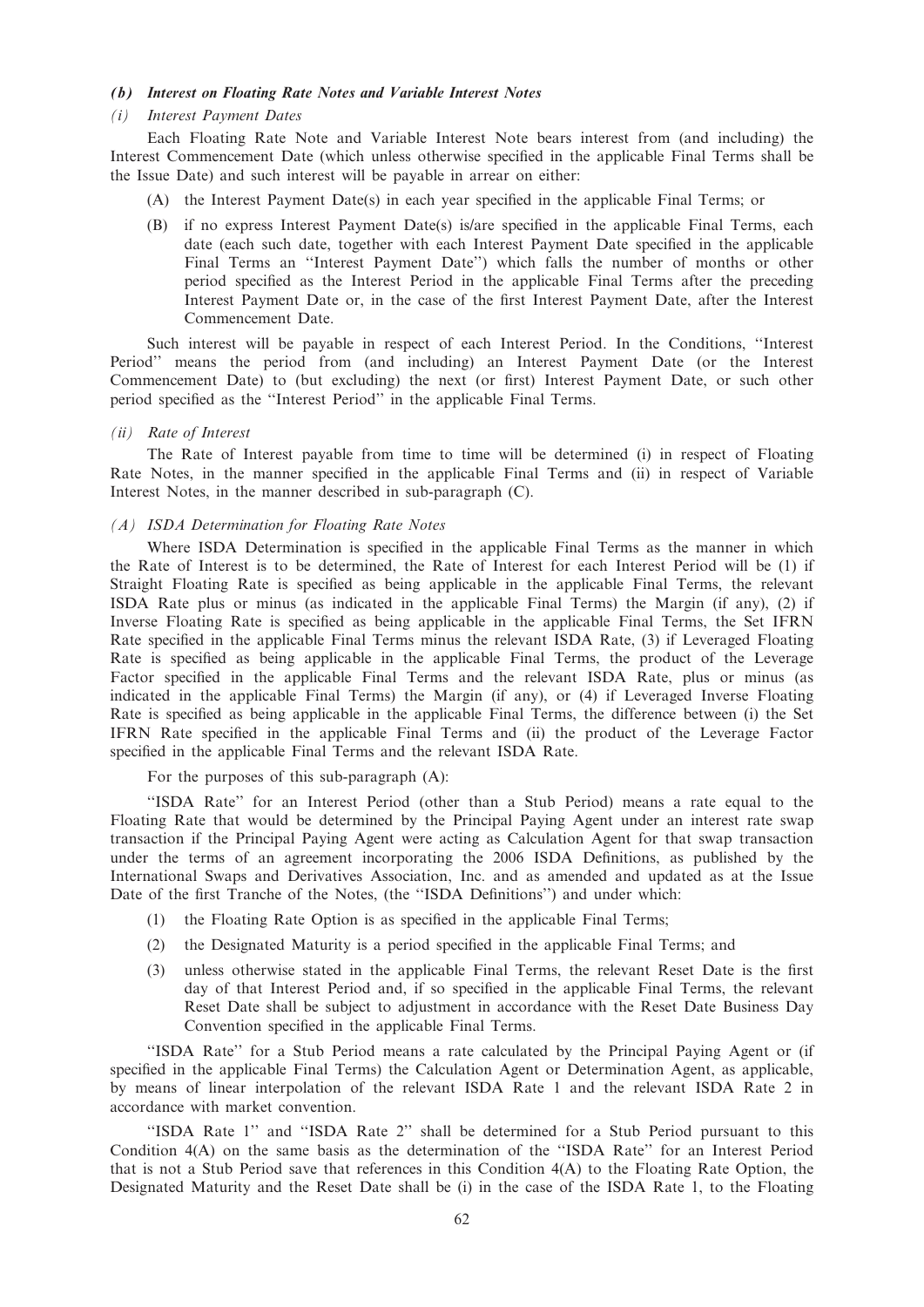Rate Option 1, the Designated Maturity 1 and the Reset Date 1, respectively, and (ii) in the case of the ISDA Rate 2, the Floating Rate Option 2, the Designated Maturity 2 and the Reset Date 2, respectively, in each case as specified in the applicable Final Terms.

''Stub Period'' shall have the meaning specified in the applicable Final Terms.

For the purposes of this sub-paragraph (A), "Floating Rate", "Calculation Agent", "Floating Rate Option'', ''Designated Maturity'' and ''Reset Date'' have the meanings given to those terms in the ISDA Definitions, and ''Margin'', ''Set IFRN'' and ''Leverage Factor'' have the meanings given to those terms in the applicable Final Terms.

### (B) Screen Rate Determination for Floating Rate Notes

(I) Floating Rate Notes other than CMS Linked Interest Notes

Where Screen Rate Determination is specified in the applicable Final Terms as the manner in which the Rate of Interest is to be determined, the Rate of Interest for each Interest Period will, subject as provided below, be (1) if Straight Floating Rate is specified as being applicable in the applicable Final Terms, the relevant Screen Rate plus or minus (as indicated in the applicable Final Terms) the Margin (if any), (2) if Inverse Floating Rate is specified as being applicable in the applicable Final Terms, the Set IFRN Rate specified in the applicable Final Terms minus the relevant Screen Rate, (3) if Leveraged Floating Rate is specified as being applicable in the applicable Final Terms, the product of the Leverage Factor specified in the applicable Final Terms and the relevant Screen Rate, plus or minus (as indicated in the applicable Final Terms) the Margin (if any), or (4) if Leveraged Inverse Floating Rate is specified as being applicable in the applicable Final Terms, the difference between (i) the Set IFRN Rate specified in the applicable Final Terms and (ii) the product of the Leverage Factor specified in the applicable Final Terms and the relevant Screen Rate, in each case as determined by the Principal Paying Agent.

''Screen Rate'' for an Interest Period (other than a Stub Period) means, subject as provided below, either:

- (1) the offered quotation; or
- (2) the arithmetic mean (rounded if necessary to the fifth decimal place, with 0.000005 being rounded upwards) of the offered quotations,

(expressed as a percentage rate per annum) for the Reference Rate which appears or appear, as the case may be, on the Relevant Screen Page as at 11.00 a.m. (Relevant Financial Centre time) on the Interest Determination Date in question, all as determined by the Principal Paying Agent. If five or more of such offered quotations are available on the Relevant Screen Page, the highest (or, if there is more than one such highest quotation, one only of such quotations) and the lowest (or, if there is more than one such lowest quotation, one only of such quotations) shall be disregarded by the Principal Paying Agent for the purpose of determining the arithmetic mean (rounded as provided above) of such offered quotations.

The Agency Agreement contains provisions for determining the Screen Rate in the event that the Relevant Screen Page is not available or if, in the case of (1) above, no such offered quotation appears or, in the case of (2) above, fewer than three such offered quotations appear, in each case as at the time specified in the preceding paragraph.

''Screen Rate'' for a Stub Period means a rate calculated by the Principal Paying Agent or (if specified in the applicable Final Terms) the Calculation Agent or Determination Agent, as applicable, by means of linear interpolation of the relevant Screen Rate 1 and the relevant Screen Rate 2 in accordance with market convention.

''Screen Rate 1'' and ''Screen Rate 2'' shall be determined for a Stub Period pursuant to this Condition 4(B)(I) on the same basis as the determination of the ''Screen Rate'' for an Interest Period that is not a Stub Period save that references in this Condition 4(B)(I) to the Reference Rate and the Relevant Screen Page shall be (i) in the case of the Screen Rate 1, to the Reference Rate 1 and the Relevant Screen Page 1, respectively, and (ii) in the case of the Screen Rate 2, to the Reference Rate 2, and the Relevant Screen Page 2, respectively, in each case as specified in the applicable Final Terms.

For the purposes of this sub-paragraph  $(B)(I)$ :

''Interest Determination Date'' shall have the meaning specified in the applicable Final Terms provided that, if any day specified as an Interest Determination Date in the applicable Final Terms is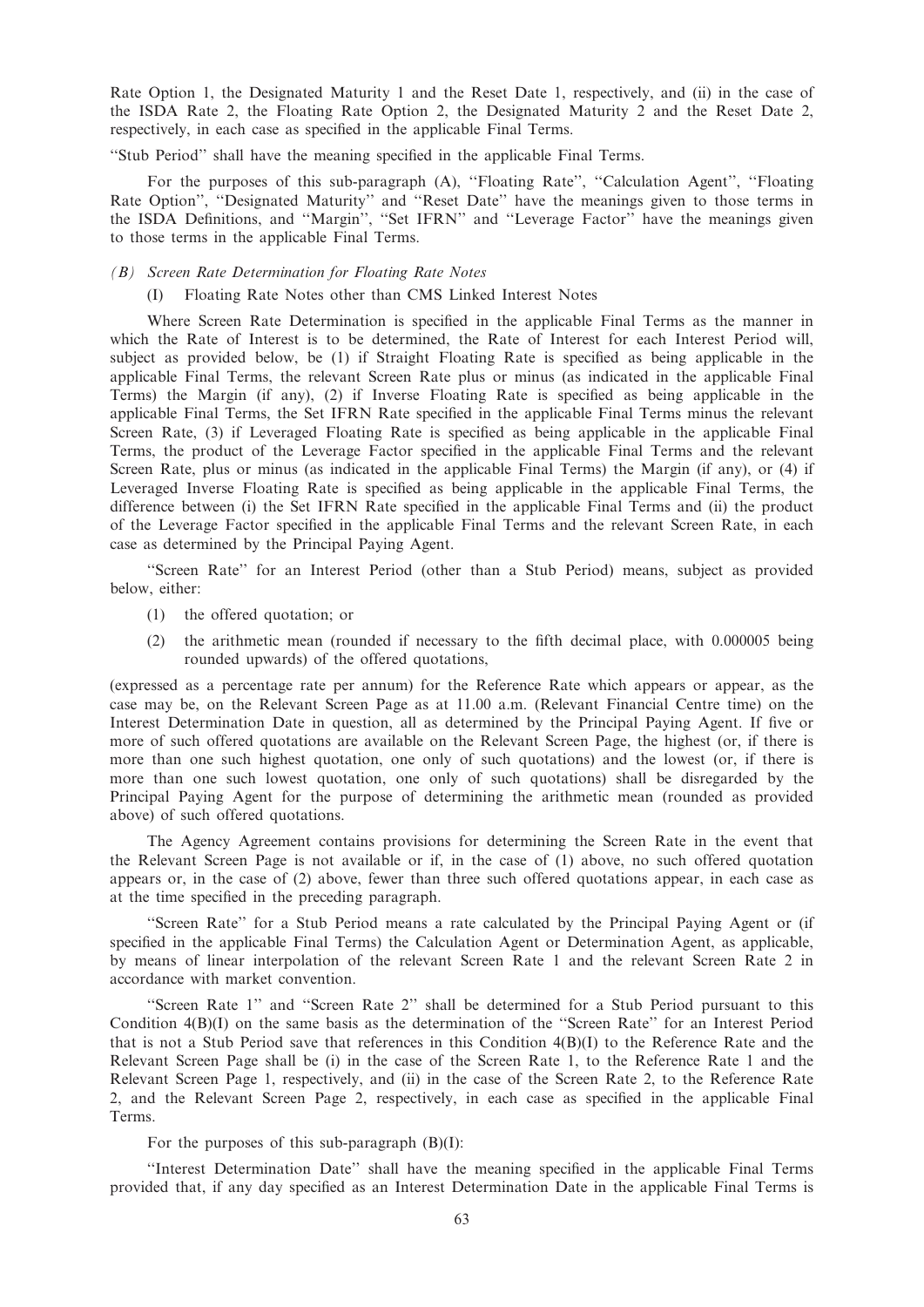not a Reference Rate Business Day, the relevant Interest Determination Date shall be the immediately preceding Reference Rate Business Day;

''Leverage Factor'' shall have the meaning specified in the applicable Final Terms;

''Margin'' shall have the meaning specified in the applicable Final Terms;

''Reference Rate'' shall mean (i) the London interbank offered rate (''LIBOR''), (ii) the Eurozone interbank offered rate (''EURIBOR''), (iii) the Hong Kong interbank offered rate (''HIBOR'') or (iv) the Singapore interbank offered rate (''SIBOR''), in each case for the relevant currency and/or period, all as specified in the applicable Final Terms;

''Reference Rate Business Day'' means a day (other than a Saturday or a Sunday) on which banks and foreign exchange markets are open for business in the Relevant Financial Centre;

''Relevant Financial Centre'' shall mean (i) London, where the Reference Rate is LIBOR, (ii) Brussels, where the Reference Rate is EURIBOR, (iii) Hong Kong, where the Reference Rate is HIBOR or (iv) Singapore, where the Reference Rate is SIBOR;

''Relevant Screen Page'' shall have the meaning specified in the applicable Final Terms;

''Set IFRN Rate'' shall have the meaning specified in the applicable Final Terms; and

''Stub Period'' shall have the meaning specified in the applicable Final Terms.

(II) Floating Rate Notes which are CMS Linked Interest Notes

Where Screen Rate Determination is specified in the applicable Final Terms as the manner in which the Rate of Interest is to be determined and the Reference Rate is specified as being the CMS Reference Rate, the Rate of Interest for each Interest Period will, subject as provided below, be the CMS Rate plus or minus (as indicated in the applicable Final Terms) the Margin, as determined by the Calculation Agent or Determination Agent (as applicable).

''CMS Rate'' for an Interest Period means the Relevant Swap Rate for swap transactions in the Reference Currency with a maturity of the Designated Maturity (expressed as a percentage rate per annum) which appears on the Relevant Screen Page as at (i) the Determination Time specified in the applicable Final Terms or (ii) if no Determination Time is specified in the applicable Final Terms, 11.00 a.m. (Relevant Centre time) on the Interest Determination Date in question, all as determined by the Calculation Agent or Determination Agent (as applicable).

If the Relevant Screen Page is not available, the Calculation Agent or Determination Agent (as applicable) shall request each of the Reference Banks (as defined below) to provide the Calculation Agent or Determination Agent (as applicable) with its quotation for the Relevant Swap Rate (expressed as a percentage rate per annum) at approximately (i) the Determination Time specified in the applicable Final Terms or (ii) if no Determination Time is specified in the applicable Final Terms, 11.00 a.m. (Relevant Centre time) on the Interest Determination Date in question. If two or more of the Reference Banks provide the Calculation Agent or Determination Agent (as applicable) such quotations, the CMS Rate for such Interest Period shall be the arithmetic mean (rounded if necessary to the fifth decimal place, with 0.000005 being rounded upwards) of the quotations, eliminating the highest quotation (or, in the event of equality, one of the highest) and the lowest quotation (or, in the event of equality, one of the lowest).

If on any Interest Determination Date one only or none of the Reference Banks provides the Calculation Agent or Determination Agent (as applicable) with such quotations as provided in the preceding paragraph, the CMS Rate shall be determined by the Calculation Agent or Determination Agent (as applicable) in its sole and absolute discretion on a commercial basis as it shall consider appropriate and in accordance with standard market practice.

For the purposes of this sub-paragraph (B)(II):

''Calculation Agent'' shall have the meaning specified in the applicable Final Terms;

''CMS Rate Fixing Day'' means a day (other than a Saturday or a Sunday) on which banks and foreign exchange markets are open for business in each CMS Rate Fixing Centre specified in the applicable Final Terms;

''Designated Maturity'' shall have the meaning specified in the applicable Final Terms;

''Determination Agent'' shall have the meaning specified in the applicable Final Terms;

''Interest Determination Date'' shall have the meaning specified in the applicable Final Terms provided that, if any day specified as an Interest Determination Date in the applicable Final Terms is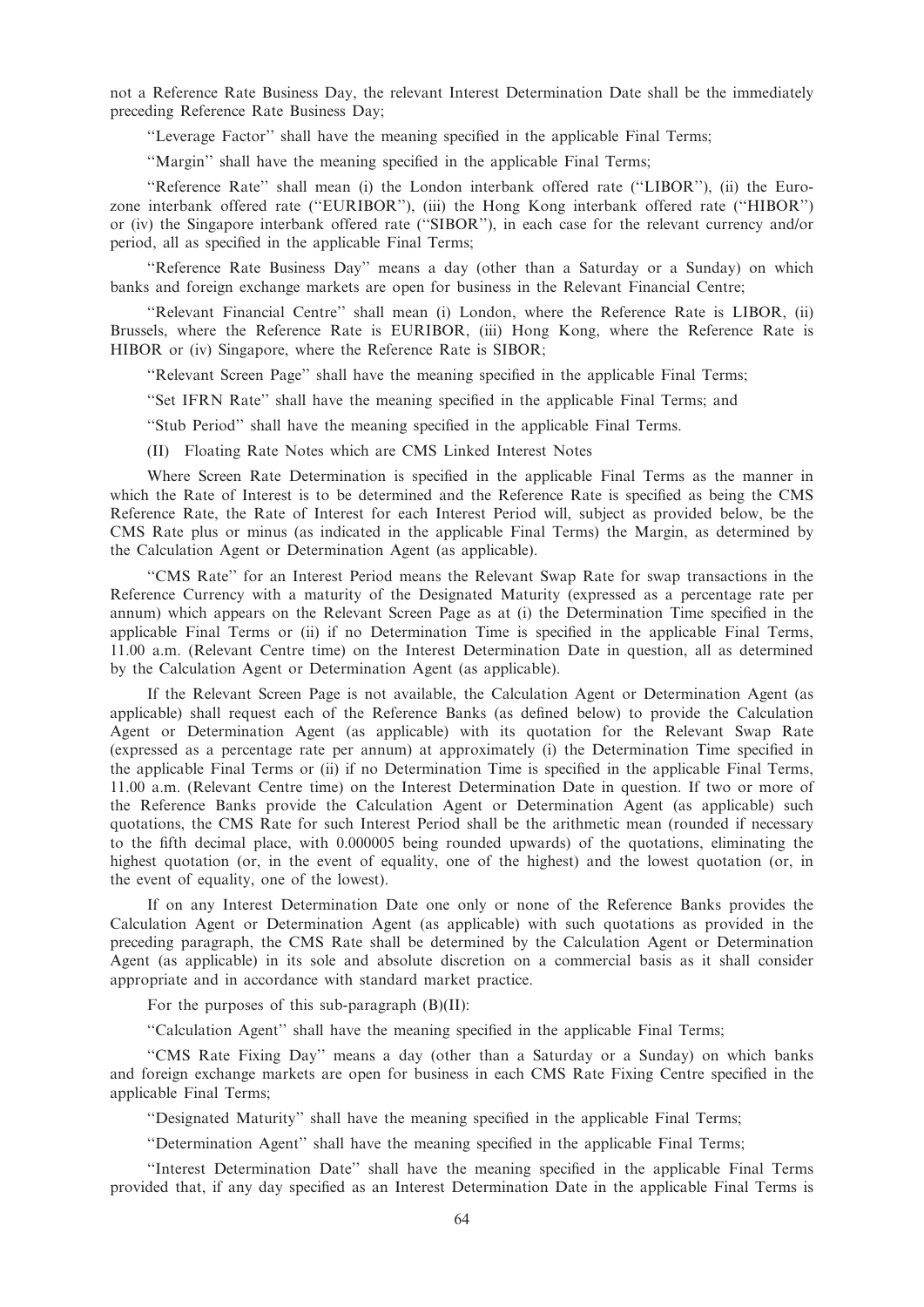not a CMS Rate Fixing Day, the relevant Interest Determination Date shall be the immediately preceding CMS Rate Fixing Day;

"Margin" shall have the meaning specified in the applicable Final Terms;

''Reference Banks'' means (i) where the Reference Currency is euro, the principal office of five leading swap dealers in the Euro-zone inter-bank market, (ii) where the Reference Currency is Sterling, the principal London office of five leading swap dealers in the London inter-bank market, (iii) where the Reference Currency is U.S. dollars, the principal New York City office of five leading swap dealers in the New York City inter-bank market, or (iv) in the case of any other Reference Currency, the principal Relevant Centre office of five leading swap dealers in the Relevant Centre inter-bank market, in each case as selected by the Calculation Agent or Determination Agent (as applicable);

''Relevant Centre'' shall have the meaning specified in the applicable Final Terms;

''Relevant Screen Page'' shall have the meaning specified in the applicable Final Terms;

''Relevant Swap Rate'' means:

- (i) where the Reference Currency is euro, the mid-market annual swap rate determined on the basis of the arithmetic mean of the bid and offered rates for the annual fixed leg, calculated on a 30/ 360 day count basis, of a fixed-for-floating euro interest rate swap transaction with a term equal to the Designated Maturity commencing on the first day of the relevant Interest Period and in a Representative Amount with an acknowledged dealer of good credit in the swap market, where the floating leg, in each case calculated on an Actual/360 day count basis, is equivalent to EUR-EURIBOR-Reuters (as defined in the ISDA Definitions) with a designated maturity determined by the Calculation Agent or Determination Agent (as applicable) by reference to standard market practice and/or the ISDA Definitions;
- (ii) where the Reference Currency is Sterling, the mid-market semi-annual swap rate determined on the basis of the arithmetic mean of the bid and offered rates for the semi-annual fixed leg, calculated on an Actual/365 (Fixed) day count basis, of a fixed-for-floating Sterling interest rate swap transaction with a term equal to the Designated Maturity commencing on the first day of the relevant Interest Period and in a Representative Amount with an acknowledged dealer of good credit in the swap market, where the floating leg, in each case calculated on an Actual/365 (Fixed) day count basis, is equivalent (A) if the Designated Maturity is greater than one year, to GBP-LIBOR-BBA (as defined in the ISDA Definitions) with a designated maturity of six months or (B) if the Designated Maturity is one year or less, to GBP-LIBOR-BBA with a designated maturity of three months;
- (iii) where the Reference Currency is U.S. dollars, the mid-market semi-annual swap rate determined on the basis of the mean of the bid and offered rates for the semi-annual fixed leg, calculated on a 30/360 day count basis, of a fixed-for-floating U.S. dollar interest rate swap transaction with a term equal to the Designated Maturity commencing on the first day of the relevant Interest Period and in a Representative Amount with an acknowledged dealer of good credit in the swap market, where the floating leg, calculated on an Actual/360 day count basis, is equivalent to USD-LIBOR-BBA (as defined in the ISDA Definitions) with a designated maturity of three months; and
- (iv) where the Reference Currency is any other currency, the mid-market swap rate as determined by the Calculation Agent or Determination Agent (as applicable) in its sole and absolute discretion on a commercial basis as it shall consider appropriate and in accordance with standard market practice;

''Representative Amount'' means an amount that is representative for a single transaction in the relevant market at the relevant time; and

''Stub Period'' shall have the meaning specified in the applicable Final Terms.

(C) Interest Determination for Variable Interest Notes

In the case of Variable Interest Notes, the Rate of Interest for each Interest Period will, subject as provided below, be the product of (i) the Accrual Interest Rate and (ii)(A) the number of calendar days in an Interest Period where the Underlying Rate is less than or equal to the Upper Barrier (if any) and greater than or equal to the Lower Barrier (if any) divided by (B) the total number of calendar days in such corresponding Interest Period, all as determined by the Calculation Agent or Determination Agent (as applicable).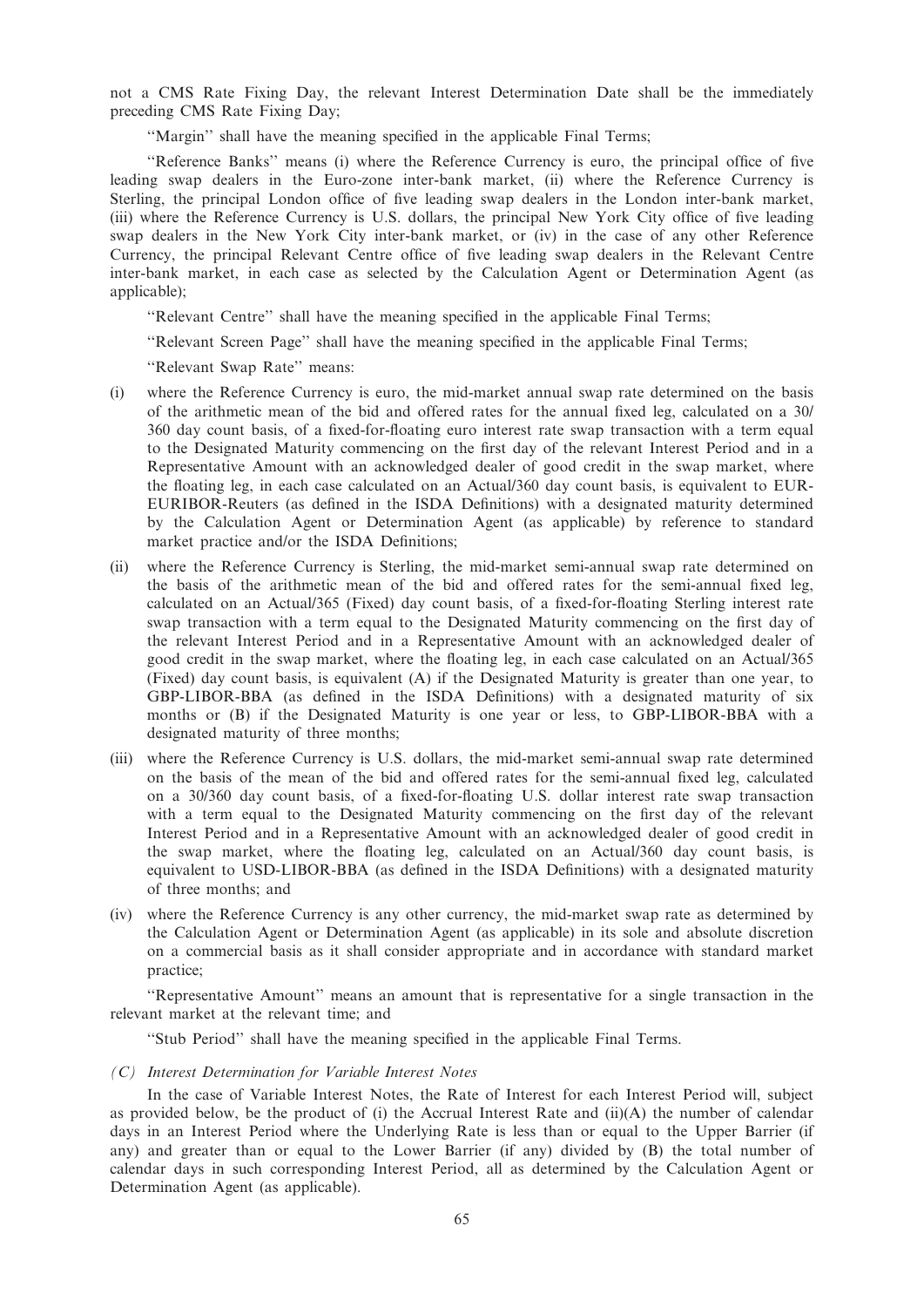If the Underlying Reference Rate is specified in the applicable Final Terms as being any of LIBOR, EURIBOR, HIBOR or SIBOR, the Calculation Agent or Determination Agent (as applicable) shall determine the Underlying Rate for a calendar day in accordance with Condition  $4(b)(ii)(B)(I)$  on the basis that:

- (a) references to ''Screen Rate'' shall be deemed to be to ''Underlying Rate'';
- (b) references to ''Interest Determination Date'' shall be deemed to be to:
	- (i) if the rate determination relates to a calendar day (other than a calendar day that falls in the Rate Cut-off Period) that is a Fixing Business Day, such calendar day;
	- (ii) if the rate determination relates to a calendar day (other than a calendar day that falls in the Rate Cut-off Period) that is not a Fixing Business Day, the Fixing Business Day immediately preceding such calendar day; and
	- (iii) if the rate determination relates to a calendar day that falls in the Rate Cut-off Period, the Rate Cut-Off Date, unless the Rate Cut-Off Date is not a Fixing Business Day, in which case the Fixing Business Day immediately preceding the Rate Cut-Off Date;
- (b) references to ''Reference Rate'' shall be deemed to be to the ''Underlying Reference Rate'' specified in the applicable Final Terms; and
- (c) the Calculation Agent or Determination Agent (as applicable) will be the party making all determinations and, notwithstanding the final paragraph of Condition  $4(b)(ii)(B)(I)$ , if the Calculation Agent or Determination Agent (as applicable) is unable to determine the Screen Rate in accordance with Condition  $4(b)(ii)(B)(I)$ , the Screen Rate will be determined by the Calculation Agent or Determination Agent (as applicable) in its sole and absolute discretion on a commercial basis as it shall consider appropriate and in accordance with standard market practice.

If the Underlying Reference Rate is specified in the applicable Final Terms as being CMS Reference Rate, the Calculation Agent or Determination Agent (as applicable) shall determine the Underlying Rate for a calendar day in accordance with Condition  $4(b)(ii)(B)(II)$  on the basis that:

- (a) references to ''CMS Rate'' shall be deemed to be to ''Underlying Rate''; and
- (b) references to ''Interest Determination Date'' shall be deemed to be to:
	- (i) if the rate determination relates to a calendar day that is a Fixing Business Day, such calendar day;
	- (ii) if the rate determination relates to a calendar day (other than a calendar day that falls in the Rate Cut-off Period) that is not a Fixing Business Day, the Fixing Business Day immediately preceding such calendar day; and
	- (iii) if the rate determination relates to a calendar day (other than a calendar day that falls in the Rate Cut-off Period) that falls in the Rate Cut-off Period, the Fixing Business Day immediately preceding the Rate Cut-off Period.

The applicable Final Terms will specify if the Accrual Interest Rate is a ''Fixed Rate'' or a ''Floating Rate''.

If the Accrual Interest Rate is specified in the applicable Final Terms to be a ''Floating Rate'' and ''Screen Rate Determination'' is specified in the applicable Final Terms as being applicable, the Accrual Interest Rate for each Interest Period shall be determined by the Calculation Agent or Determination Agent (as applicable) in accordance with Condition  $4(b)(ii)(B)(I)$  and on the basis that:

- (a) references to ''Rate of Interest'' shall be deemed to be to ''Accrual Interest Rate'';
- (b) ''Straight Floating Rate'' shall be deemed to be specified as being applicable; and
- (c) the Calculation Agent or Determination Agent (as applicable) will be the party making all determinations and, notwithstanding the final paragraph of Condition  $4(b)(ii)(B)(I)$ , if the Calculation Agent or Determination Agent (as applicable) is unable to determine the Screen Rate in accordance with Condition  $4(b)(ii)(B)(I)$ , the Screen Rate will be determined by the Calculation Agent or Determination Agent (as applicable) in its sole and absolute discretion on a commercial basis as it shall consider appropriate and in accordance with standard market practice.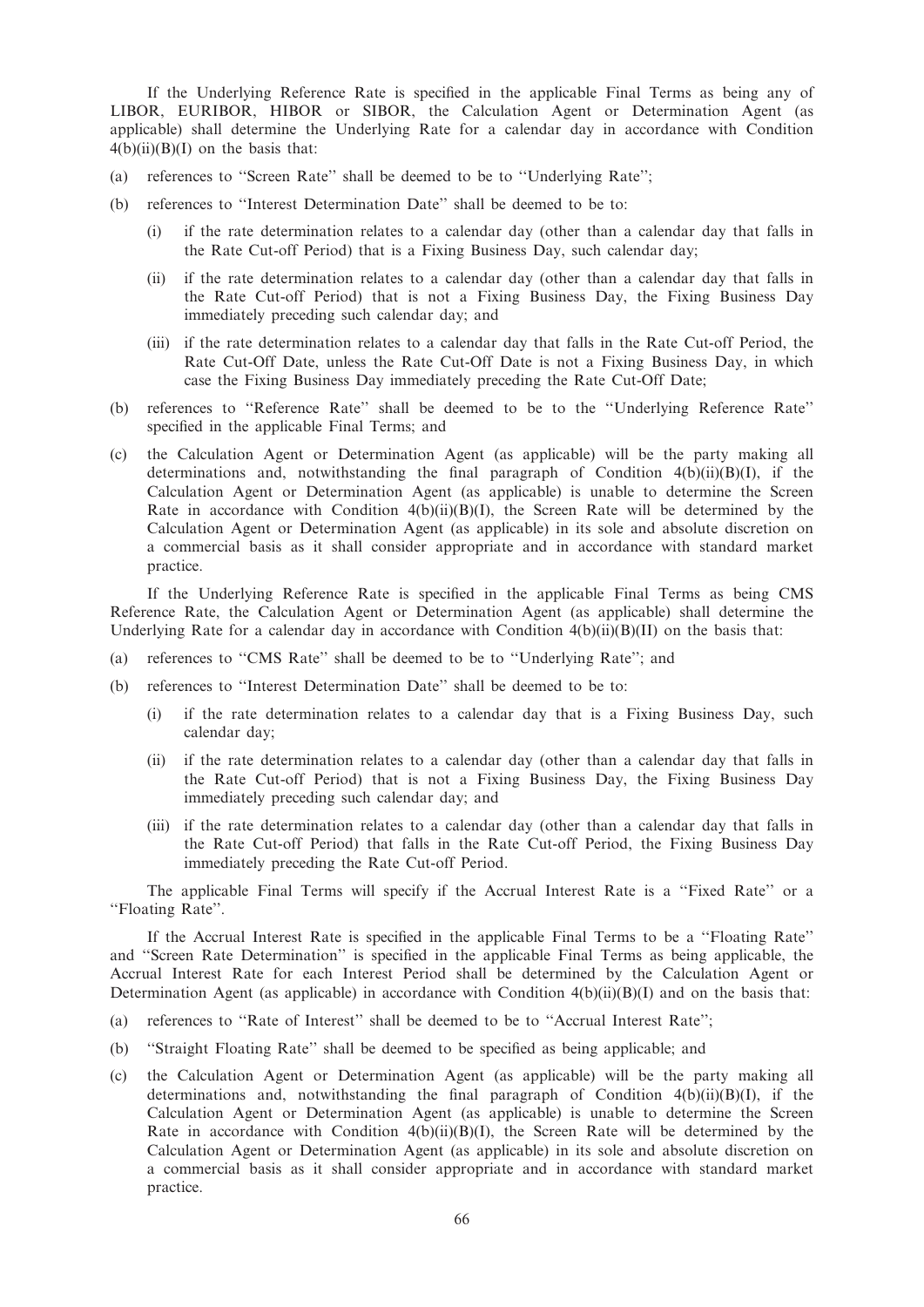If the Accrual Interest Rate is specified in the applicable Final Terms to be a ''Floating Rate'' and ''ISDA Determination'' is specified in the applicable Final Terms as being applicable, the Accrual Interest Rate for each Interest Period shall be determined by the Calculation Agent or Determination Agent (as applicable) in accordance with Condition  $4(b)(ii)(A)$  and on the basis that:

- (a) references to ''Rate of Interest'' shall be deemed to be to ''Accrual Interest Rate'';
- (b) ''Straight Floating Rate'' shall be deemed to be specified as being applicable; and
- (c) the Calculation Agent or Determination Agent (as applicable) will be the party making all determinations.

For the purposes of this sub-paragraph (C):

''Calculation Agent'' shall have the meaning specified in the applicable Final Terms;

''Determination Agent'' shall have the meaning specified in the applicable Final Terms;

''Fixing Business Day'' means a day which is a day on which commercial banks and foreign exchange markets settle payments and are open for general business (including dealing in foreign exchange and foreign currency deposits) in London and, where applicable, any Additional Fixing Business Centre specified in the applicable Final Terms and which is:

- (i) if the Underlying Reference Rate is specified in the applicable Final Terms as being CMS Reference Rate, a day on which commercial banks and foreign exchange markets settle payments and are open for general business (including dealing in foreign exchange and foreign currency deposits) in the principal financial centre of the country of the Reference Currency; or
- (ii) if the Underlying Reference Rate is specified in the applicable Final Terms as being euro-LIBOR or EURIBOR, a TARGET2 Settlement Day; or
- (iii) if the Underlying Reference Rate is specified in the applicable Final Terms as being any other Reference Rate, a day on which commercial banks and foreign exchange markets settle payments and are open for general business (including dealing in foreign exchange and foreign currency deposits) in the principal financial centre of the country of the currency to which such Reference Rate relates.

''Lower Barrier'' shall have the meaning specified in the applicable Final Terms;

''Upper Barrier'' shall have the meaning specified in the applicable Final Terms;

''Rate Cut-off Date'' means, for each Interest Period, the date specified in the applicable Final Terms;

''Rate Cut-Off Period'' means, for each Interest Period, the period from (and including) the Rate Cut-off Date to (but excluding) the Interest Payment Date falling at the end of such Interest Period; and

''Underlying Reference Rate'' shall have the meaning specified in the applicable Final Terms.

## (iii) Minimum Rate of Interest and/or Maximum Rate of Interest

If the applicable Final Terms specifies a Minimum Rate of Interest for any Interest Period, then, in the event that the Rate of Interest in respect of such Interest Period determined in accordance with the provisions of paragraph (ii) above is less than such Minimum Rate of Interest, the Rate of Interest for such Interest Period shall be such Minimum Rate of Interest.

If the applicable Final Terms specify a Maximum Rate of Interest for any Interest Period, then, in the event that the Rate of Interest in respect of such Interest Period determined in accordance with the provisions of paragraph (ii) above is greater than such Maximum Rate of Interest, the Rate of Interest for such Interest Period shall be such Maximum Rate of Interest.

#### (iv) Determination of Rate of Interest and calculation of Interest Amounts

The Principal Paying Agent or, where specified in these Conditions or the applicable Final Terms, the Calculation Agent or the Determination Agent (as applicable) will at, or as soon as practicable after, each time at which the Rate of Interest is to be determined, determine the Rate of Interest for the relevant Interest Period. In the case of Variable Interest Notes or CMS Linked Interest Notes, the Calculation Agent or Determination Agent (as applicable) will notify the Principal Paying Agent of the Rate of Interest for the relevant Interest Period as soon as practicable after calculating the same.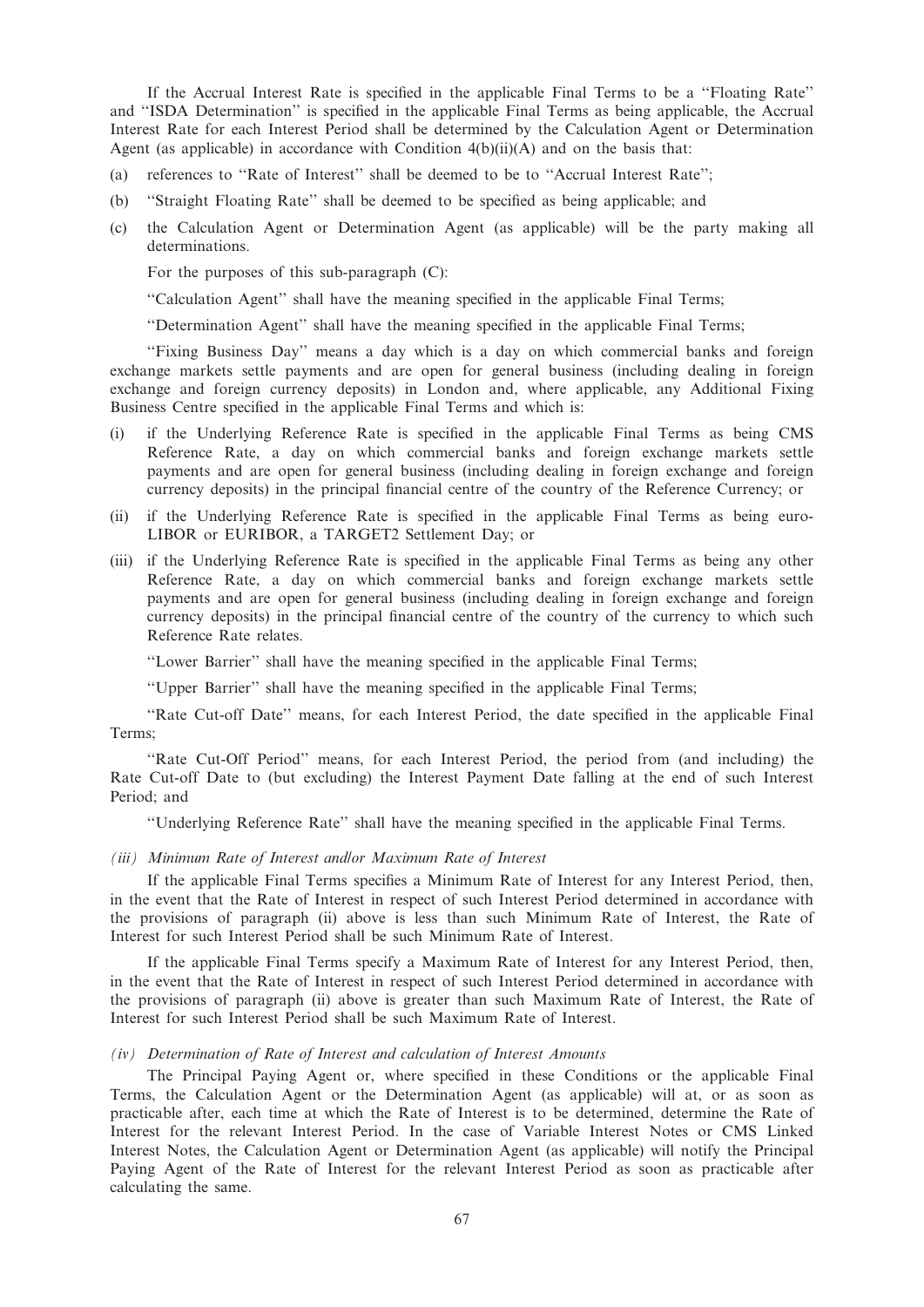The Principal Paying Agent or Calculation Agent or Determination Agent (as applicable) will calculate the amount of interest (the ''Interest Amount'') payable on the Floating Rate Notes and Variable Interest Notes for the relevant Interest Period by applying the Rate of Interest to:

- (A) in the case of Floating Rate Notes or Variable Interest Notes which are represented by a Global Note, the aggregate outstanding nominal amount of the Notes represented by such Global Note; or
- (B) in the case of Floating Rate Notes or Variable Interest Notes in definitive form, the Calculation Amount;

and, in each case, multiplying such sum by the applicable Day Count Fraction, and rounding the resultant figure to the nearest sub-unit of the relevant Specified Currency, half of any such sub-unit being rounded upwards or otherwise in accordance with applicable market convention. Where the Specified Denomination of a Floating Rate Note or an Variable Interest Note in definitive form is a multiple of the Calculation Amount, the Interest Amount payable in respect of such Note shall be the product of the amount (determined in the manner provided above) for the Calculation Amount, and the amount by which the Calculation Amount is multiplied to reach the Specified Denomination without any further rounding.

## (v) Notification of Rate of Interest and Interest Amounts

The Principal Paying Agent (or, in the case of CMS Linked Interest Notes and Variable Interest Notes, the relevant Calculation Agent or Determination Agent) will cause the Rate of Interest and each Interest Amount for each Interest Period and the relevant Interest Payment Date to be notified to the Issuer and, if required by applicable law or regulation, any stock exchange or other relevant authority on which the relevant Floating Rate Notes or Variable Interest Notes are for the time being listed or by which they have been admitted to listing and, if applicable, notice thereof to be published in accordance with Condition 13 as soon as possible after their determination but in no event later than the fourth London Business Day thereafter. Each Interest Amount and Interest Payment Date so notified may subsequently be amended (or appropriate alternative arrangements made by way of adjustment) without prior notice in the event of an extension or shortening of the Interest Period. Any such amendment will, if required by applicable law or regulation, be promptly notified to each stock exchange or other relevant authority on which the relevant Floating Rate Notes or Variable Interest Notes are for the time being listed or by which they have been admitted to listing and to the Noteholders in accordance with Condition 13. For the purposes of this paragraph, the expression ''London Business Day'' means a day (other than a Saturday or a Sunday) on which banks and foreign exchange markets are open for business in London.

# (vi) Determination or Calculation by Trustee

If for any reason at any relevant time the Principal Paying Agent or, as the case may be, the Calculation Agent or the Determination Agent (as applicable) defaults in its obligation to determine the Rate of Interest or the Calculation Agent or the Determination Agent (as applicable) defaults in its obligation to calculate any Interest Amount in accordance with sub-paragraph (ii) above and in accordance with paragraph (iv) above, the Trustee shall determine the Rate of Interest at such rate as, in its absolute discretion (having such regard as it shall think fit to the foregoing provisions of this Condition 4, but subject always to any Minimum Rate of Interest or Maximum Rate of Interest specified in the applicable Final Terms), it shall deem fair and reasonable in all the circumstances or, as the case may be, the Trustee shall calculate the Interest Amount(s) in such manner as it shall deem fair and reasonable in all the circumstances. In making any such determination or calculation, the Trustee may appoint and rely on a determination or calculation by a calculation agent or a determination agent (which shall be an investment bank or other suitable entity of international repute). Each such determination or calculation shall be deemed to have been made by the Principal Paying Agent or, the Calculation Agent or the Determination Agent, as applicable.

#### (vii) Certificates to be final

All certificates, communications, opinions, determinations, calculations, quotations and decisions given, expressed, made or obtained for the purposes of the provisions of this Condition 4(b), whether by the Principal Paying Agent or, if applicable, the Calculation Agent or the Determination Agent, shall (in the absence of wilful default, bad faith or manifest error) be binding on the Issuer, the Guarantor, the Trustee, the Principal Paying Agent and (as applicable) the Calculation Agent or the Determination Agent, the other Agents and all Noteholders and Couponholders and (in the absence as aforesaid) no liability to the Issuer, the Guarantor, the Noteholders or the Couponholders shall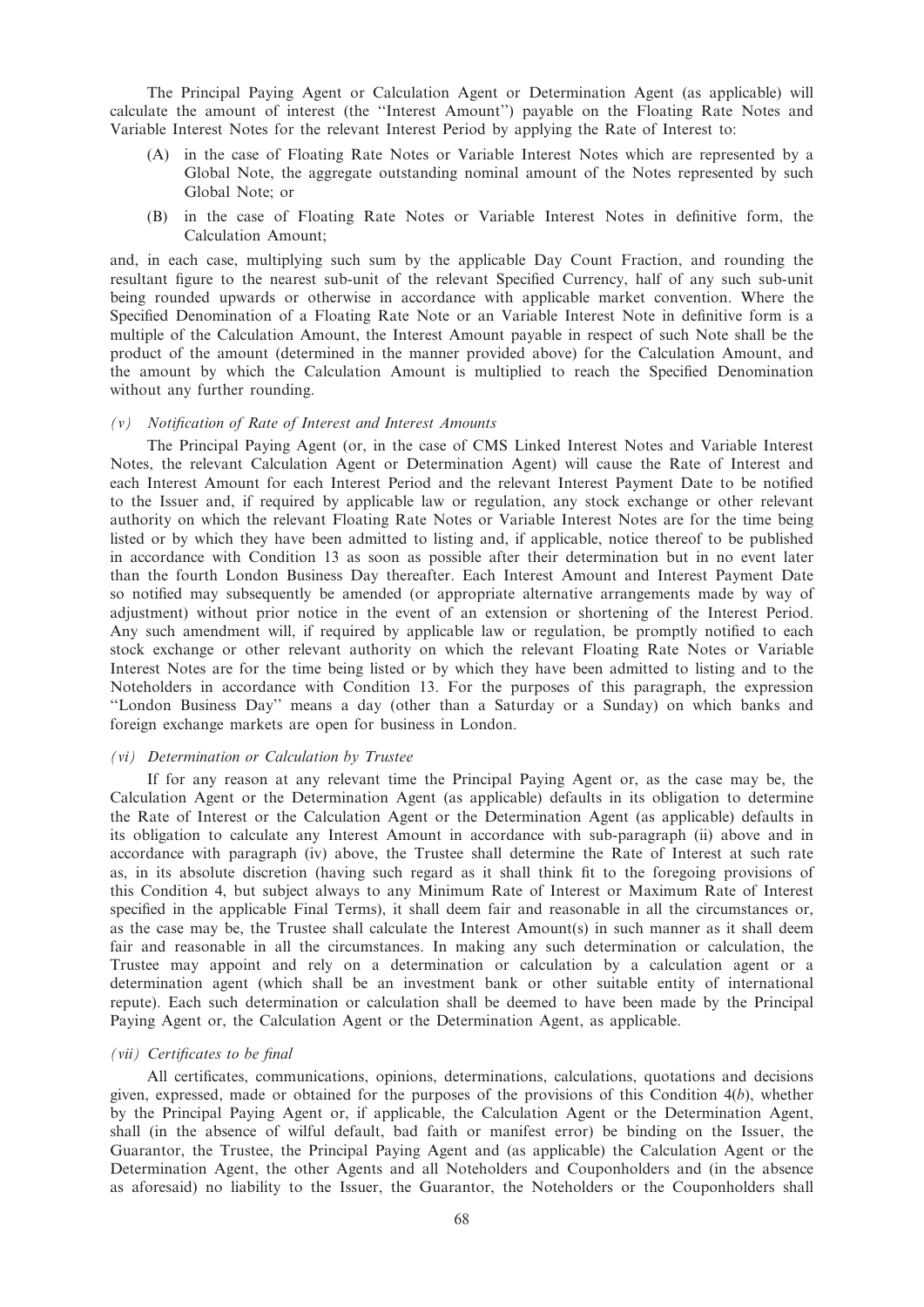attach to the Principal Paying Agent or (as applicable) the Calculation Agent or the Determination Agent or the Trustee in connection with the exercise or non-exercise by it of any of its powers, duties and discretions pursuant to such provisions.

#### (c) Convertible Interest Basis Notes

If Convertible Interest Basis is specified as being applicable in the applicable Final Terms, each Note bears interest from (and including) the Interest Commencement Date (which unless otherwise specified in the applicable Final Terms shall be the Issue Date) at the applicable Rates of Interest determined in accordance with this Condition 4(c), and such interest will be payable in arrear on the relevant Interest Payment Date (as defined below).

If Convertible Interest Basis is specified as being applicable in the applicable Final Terms, the basis upon which interest accrues (and on which the Rate of Interest shall be determined) will (unless the Notes are redeemed or purchased and cancelled prior to the Interest Basis Conversion Date) change from one interest basis (the ''First Interest Basis'') to another (the ''Second Interest Basis''). The First Interest Basis shall apply to any Interest Period in the First Interest Basis Period and the Second Interest Basis shall apply to any Interest Period in the Second Interest Basis Period.

The Rate of Interest for any Interest Period, and the amount of interest payable on each Interest Payment Date in respect of such Interest Period, shall be determined by the Principal Paying Agent or (if specified in the applicable Final Terms) the Calculation Agent or Determination Agent, as applicable, in accordance with (i) if the relevant Interest Basis is specified in the applicable Final Terms to be Fixed Rate, Condition 4(a) or (ii) if the relevant Interest Basis is specified in the applicable Final Terms to be Floating Rate or Variable Interest, Condition 4(b). If an Interest Basis for an Interest Basis Period is specified in the applicable Final Terms as being Floating Rate or Variable Interest, the notification and publication requirements of Condition  $4(b)(v)$  shall apply in respect of each Interest Period falling within such Interest Basis Period.

For the purposes of this Condition 4(c):

''First Interest Basis Period'' means the period from (and including) the Interest Commencement Date to (but excluding) the Interest Basis Conversion Date;

''Interest Basis'' means the First Interest Basis or the Second Interest Basis, as applicable;

''Interest Basis Conversion Date'' shall have the meaning specified in the applicable Final Terms;

''Interest Basis Period'' means the First Interest Basis Period or the Second Interest Basis Period, as applicable;

''Interest Payment Date(s)'' means, in relation to each Interest Basis:

- (A) the Interest Payment Date(s) in each year specified in the applicable Final Terms; or
- (B) if no express Interest Payment Date(s) is/are specified in the applicable Final Terms, each date which falls the number of months or other period specified as the Interest Period in the applicable Final Terms after the preceding Interest Payment Date or, in the case of the first Interest Payment Date that falls within the First Interest Basis Period, after the Interest Commencement Date; and

"Second Interest Basis Period" means the period from (and including) the Interest Basis Conversion Date to (but excluding) the Maturity Date.

### (d) Accrual of interest

Each Note (or in the case of the redemption of part only of a Note, that part only of such Note) will cease to bear interest (if any) from the date fixed for its redemption unless payment of principal is improperly withheld or refused. In such event, interest will continue to accrue as provided in Condition  $6(h)$ .

# (e) Business Day, Business Day Conventions, Day Count Fractions and other adjustments

In these Terms and Conditions, ''Business Day'' means a day which is:

(i) a day on which commercial banks and foreign exchange markets settle payments and are open for general business (including dealing in foreign exchange and foreign currency deposits) in London and any Additional Business Centre specified in the applicable Final Terms; and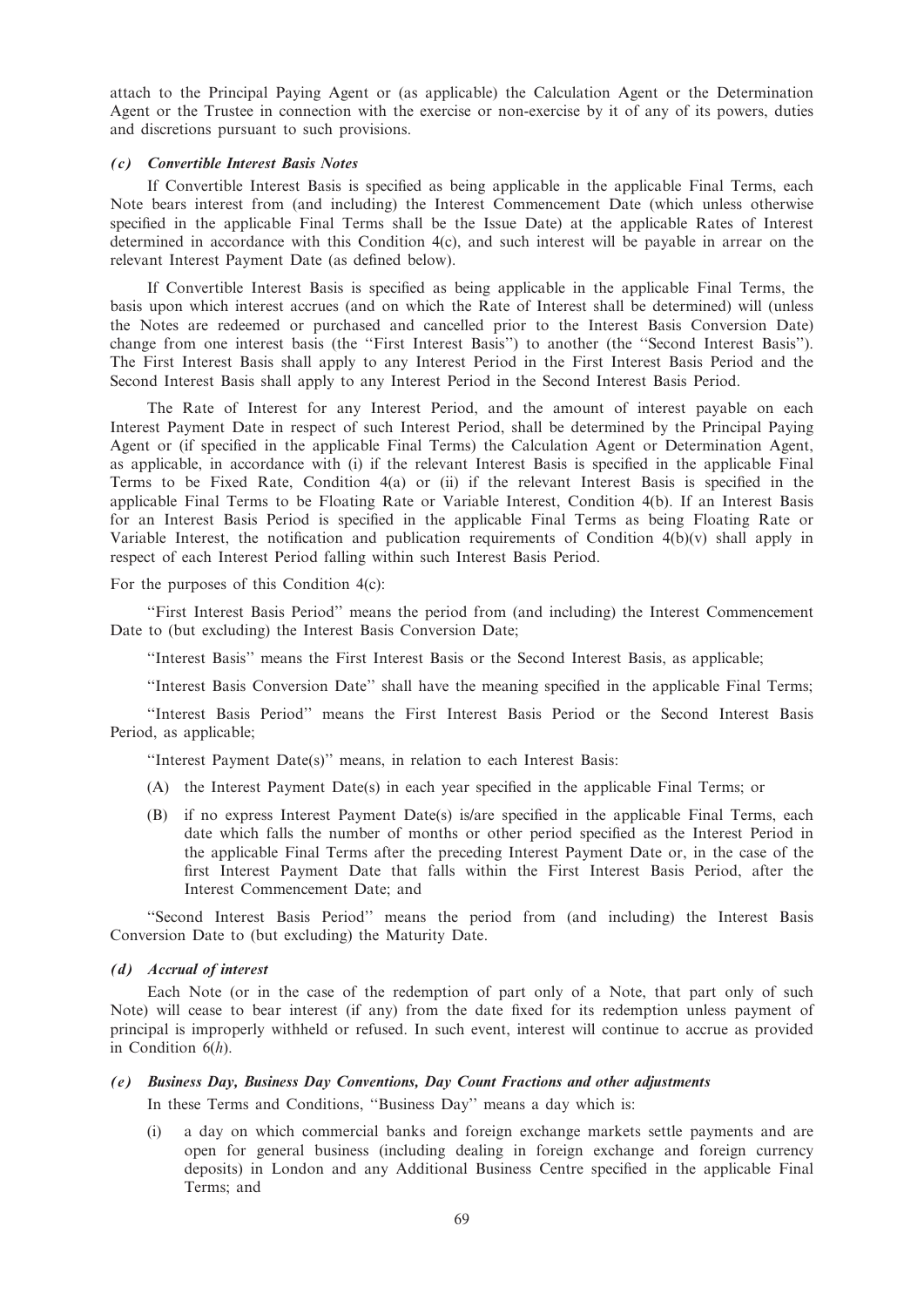- (ii) either
	- (1) in relation to any sum payable in a Specified Currency other than euro, a day on which commercial banks and foreign exchange markets settle payments and are open for general business (including dealing in foreign exchange and foreign currency deposits) in the principal financial centre of the country of the relevant Specified Currency (if other than London); or
	- (2) in relation to any sum payable in euro, a day on which the Trans-European Automated Real-Time Gross Settlement Express Transfer (TARGET2) System (the ''TARGET2 System'') is operating (a ''TARGET2 Settlement Day'').

If a Business Day Convention (or, in respect of any Reset Date, a Reset Date Business Day Convention) is specified in the applicable Final Terms and if any Interest Payment Date, Maturity Date or any other date (as specified in the applicable Final Terms) would otherwise fall on a day which is not a Business Day, then, if the Business Day Convention (or the Reset Date Business Day Convention, as applicable) specified is:

- (1) the Following Business Day Convention, such Interest Payment Date, Maturity Date or any other date (as specified in the applicable Final Terms) shall be postponed to the next day which is a Business Day; or
- (2) the Modified Following Business Day Convention, such Interest Payment Date, Maturity Date or any other date (as specified in the applicable Final Terms) shall be postponed to the next day which is a Business Day unless it would thereby fall into the next calendar month, in which event such Interest Payment Date, Maturity Date or any other date (as specified in the applicable Final Terms) shall be brought forward to the immediately preceding Business Day; or
- (3) the Preceding Business Day Convention, such Interest Payment Date, Maturity Date or any other date (as specified in the applicable Final Terms) shall be brought forward to the immediately preceding Business Day; or
- (4) in any case where Interest Periods are specified in accordance with Condition  $4(b)(i)(B)$ above, the Floating Rate Convention, the Interest Payment Date:
	- (i) shall be postponed to the next day which is a Business Day and (A) each subsequent Interest Payment Date shall be the day that numerically corresponds with such Business Day, in the month which falls the Interest Period after the preceding applicable Interest Payment Date unless (B) such Business Day would thereby fall into the next calendar month, in which event (C) such Interest Payment Date shall be brought forward to the immediately preceding Business Day and (D) each subsequent Interest Payment Date shall be the last Business Day in the month which falls the Interest Period after the preceding applicable Interest Payment Date; or
	- (ii) in the case where there is no numerically corresponding day in the calendar month on which an Interest Payment Date should occur, shall be the last day that is a Business Day in the relevant month and the provisions of Condition  $4(b)(i)(B)$  above of this paragraph shall apply mutatis mutandis.

''Day Count Fraction'' means, in respect of the calculation of an amount of interest for any Interest Period:

- (1) if ''Actual/Actual (ICMA)'' is specified in the applicable Final Terms:
	- (a) in the case of Notes where the number of days in the relevant period from (and including) the most recent Interest Payment Date (or, if none, the Interest Commencement Date) to (but excluding) the relevant payment date (the ''Accrual Period'') is equal to or shorter than the Determination Period during which the Accrual Period ends, the number of days in such Accrual Period divided by the product of (1) the number of days in such Determination Period and (2) the number of Determination Dates (as specified in the applicable Final Terms) that would occur in one calendar year; or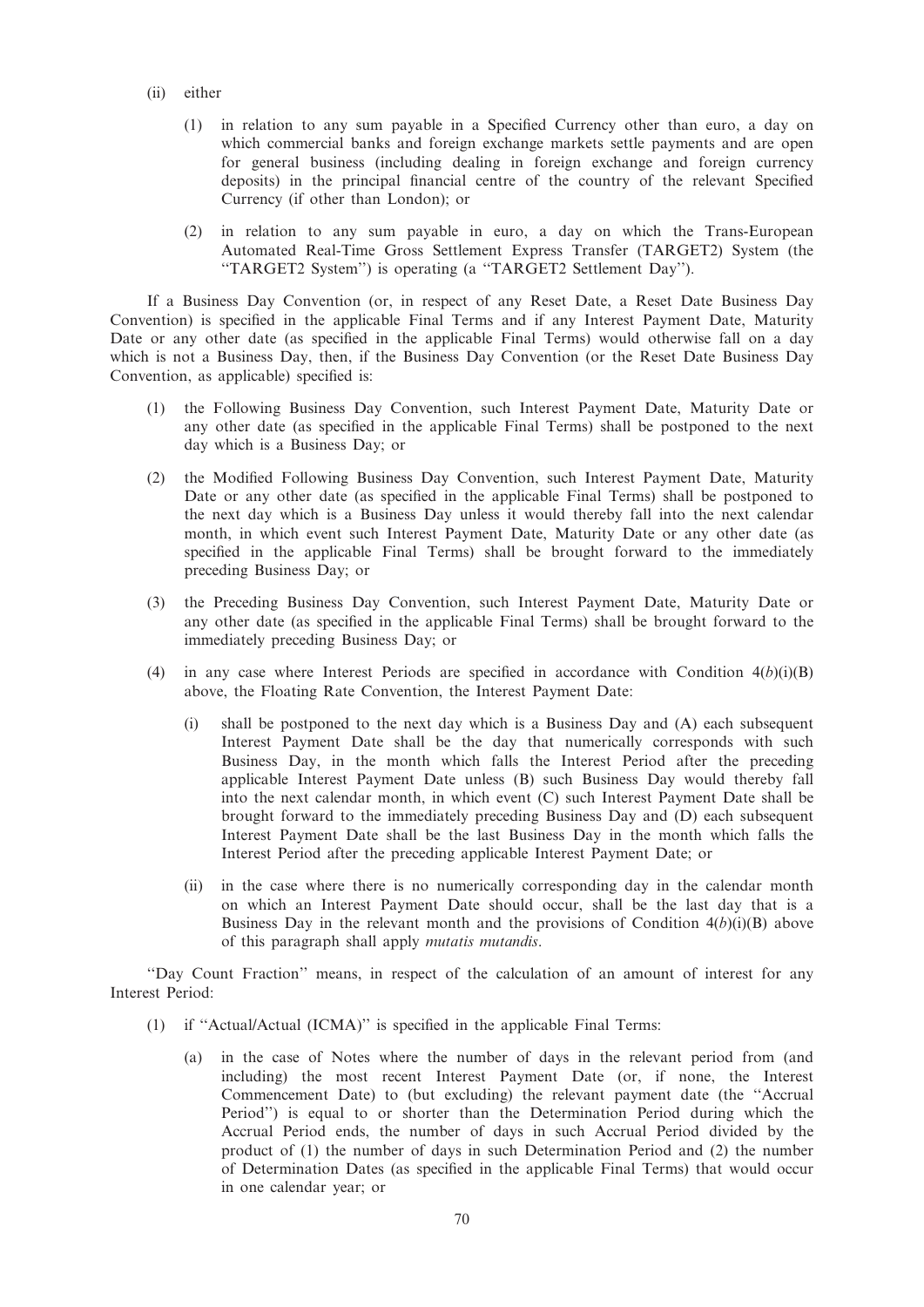- (b) in the case of Notes where the Accrual Period is longer than the Determination Period during which the Accrual Period ends, the sum of:
	- (1) the number of days in such Accrual Period falling in the Determination Period in which the Accrual Period begins divided by the product of  $(x)$  the number of days in such Determination Period and (y) the number of Determination Dates that would occur in one calendar year; and
	- (2) the number of days in such Accrual Period falling in the next Determination Period divided by the product of (x) the number of days in such Determination Period and (y) the number of Determination Dates that would occur in one calendar year;
- (2) if ''Actual/Actual ISDA'' is specified in the applicable Final Terms, the actual number of days in the Interest Period divided by 365 (or, if any portion of that Interest Period falls in a leap year, the sum of (A) the actual number of days in that portion of the Interest Period falling in a leap year divided by 366 and (B) the actual number of days in that portion of the Interest Period falling in a non-leap year divided by 365);
- (3) if ''Actual/365 (Fixed)'' is specified in the applicable Final Terms, the actual number of days in the Interest Period divided by 365;
- (4) if ''Actual/360'' is specified in the applicable Final Terms, the actual number of days in the Interest Period divided by 360;
- (5) if ''30/360'', ''360/360'' or ''Bond Basis'' is specified in the applicable Final Terms, the number of days in the Interest Period divided by 360, calculated on a formula basis as follows:

$$
[360 \times (Y_2 - Y_1)] + [30 \times (M_2 - M_1)] + (D_2 - D_1)
$$

 $Day$  Count Fraction =  $360$ 

where:

 $Y_1$ " is the year, expressed as a number, in which the first day of the Interest Period falls;

" $Y_2$ " is the year, expressed as a number, in which the day immediately following the last day of the Interest Period falls;

" $M_1$ " is the calendar month, expressed as a number, in which the first day of the Interest Period falls;

" $M_2$ " is the calendar month, expressed as a number, in which the day immediately following the last day of the Interest Period falls;

" $D_1$ " is the first calendar day, expressed as a number, of the Interest Period, unless such number is 31, in which case  $D_1$  will be 30; and

" $D_2$ " is the calendar day, expressed as a number, immediately following the last day included in the Interest Period, unless such number would be 31 and  $D_1$  is greater than 29, in which case  $D_2$  will be 30;

(6) if ''30E/360'' is specified in the applicable Final Terms, the number of days in the Interest Period divided by 360, calculated on a formula basis as follows:

$$
[360 \times (Y_2 - Y_1)] + [30 \times (M_2 - M_1)] + (D_2 - D_1)
$$

 $Day$  Count Fraction =  $360$ 

where:

 $Y_1$ " is the year, expressed as a number, in which the first day of the Interest Period falls;

" $Y_2$ " is the year, expressed as a number, in which the day immediately following the last day of the Interest Period falls;

" $M_1$ " is the calendar month, expressed as a number, in which the first day of the Interest Period falls;

" $M_2$ " is the calendar month, expressed as a number, in which the day immediately following the last day of the Interest Period falls;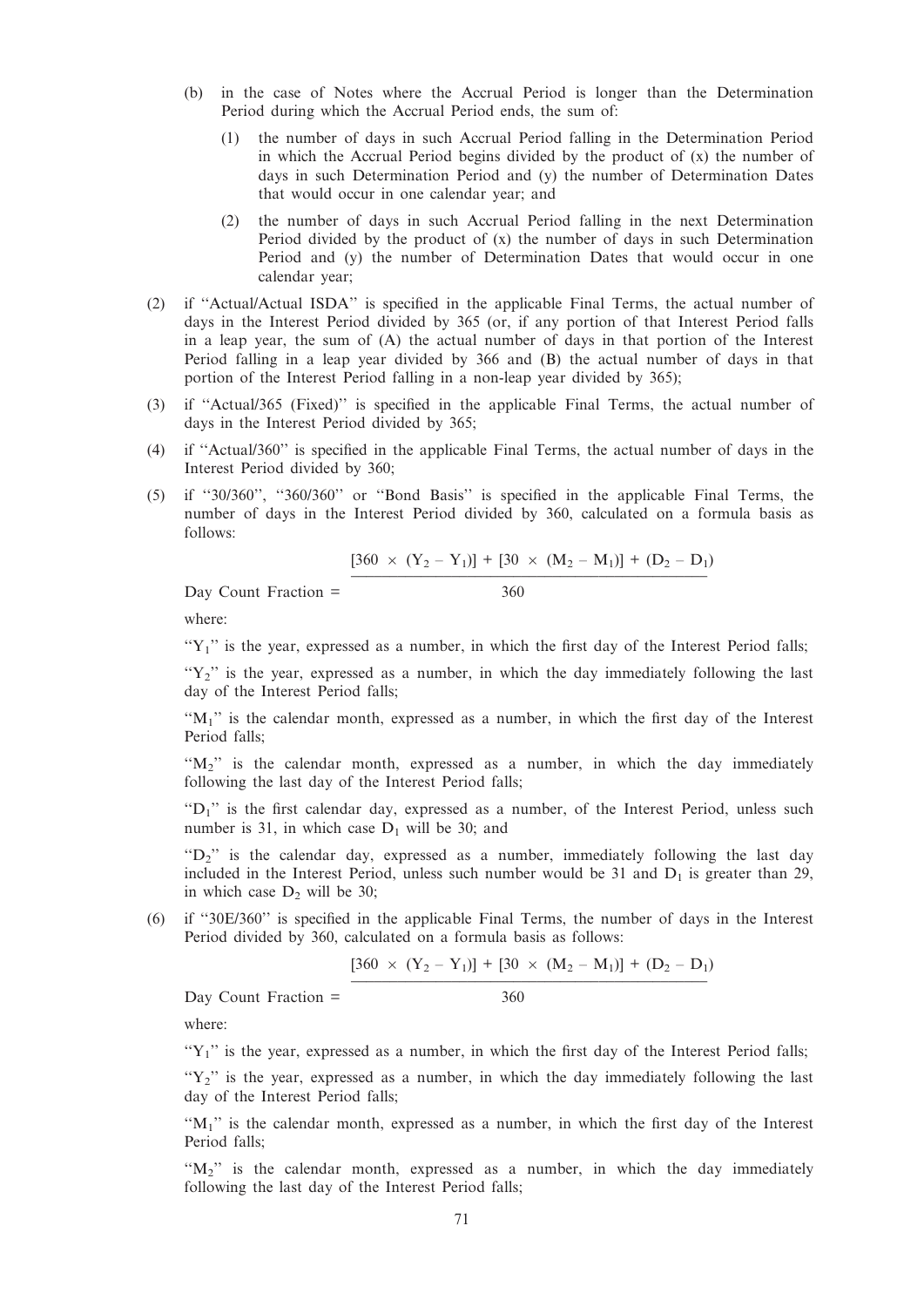"D<sub>1</sub>" is the first calendar day, expressed as a number, of the Interest Period, unless such number would be 31, in which case  $D_1$  will be 30; and

" $D_2$ " is the calendar day, expressed as a number, immediately following the last day included in the Interest Period, unless such number would be  $31$ , in which case  $D<sub>2</sub>$  will be 30;

(7) if ''30E/360 (ISDA)'' is specified in the applicable Final Terms, the number of days in the Interest Period divided by 360, calculated on a formula basis as follows:

$$
[360 \times (Y_2 - Y_1)] + [30 \times (M_2 - M_1)] + (D_2 - D_1)
$$

Day Count Fraction = 360

where:

" $Y_1$ " is the year, expressed as a number, in which the first day of the Interest Period falls;

" $Y_2$ " is the year, expressed as a number, in which the day immediately following the last day of the Interest Period falls;

" $M_1$ " is the calendar month, expressed as a number, in which the first day of the Interest Period falls;

" $M_2$ " is the calendar month, expressed as a number, in which the day immediately following the last day of the Interest Period falls;

 $\mathrm{H}_1$ <sup>"</sup> is the first calendar day, expressed as a number, of the Interest Period, unless (i) that day is the last day of February or (ii) such number would be 31, in which case  $D_1$  will be 30; and

" $D_2$ " is the calendar day, expressed as a number, immediately following the last day included in the Interest Period, unless (i) that day is the last day of February but not the Maturity Date or (ii) such number would be 31, in which case  $D_2$  will be 30.

(8) if ''RBA Bond Basis'' is specified in the applicable Final Terms, one divided by the number of Interest Payment Dates in each twelve-month period (or, where the calculation period does not constitute an Interest Period, one divided by the number of Interest Payment Dates in each twelve-month period multiplied by the actual number of days in the calculation period divided by the number of days in the Interest Period ending on the next Interest Payment Date).

''Determination Period'' means each period from (and including) a Determination Date to (but excluding) the next Determination Date (including, where either the Interest Commencement Date or the final Interest Payment Date is not a Determination Date, the period commencing on the first Determination Date prior to, and ending on the first Determination Date falling after, such date); and

''Interest Period'' means the period from (and including) an Interest Payment Date (or the Interest Commencement Date) to (but excluding) the next (or first) Interest Payment Date.

If ''adjusted'' is specified in the applicable Final Terms in the Day Count Fraction item, interest in respect of the relevant Interest Period shall be payable in arrear on the relevant Interest Payment Date and calculated from (and including) an Interest Payment Date (or the Interest Commencement Date) to (but excluding) the next (or first) Interest Payment Date, as such Interest Payment Date shall, where applicable, be adjusted in accordance with the Business Day Convention.

If ''unadjusted'' is specified in the applicable Final Terms in the Day Count Fraction item, interest in respect of the relevant Interest Period shall be payable in arrear on the relevant Interest Payment Date, as adjusted in accordance with the Business Day Convention, but shall be calculated in respect of the period from (and including) a Period End Date (or the Interest Commencement Date) to (but excluding) the next (or first) Period End Date. For the purpose of this paragraph ''Period End Date'' means an Interest Payment Date prior to any modification as result of any Business Day Convention.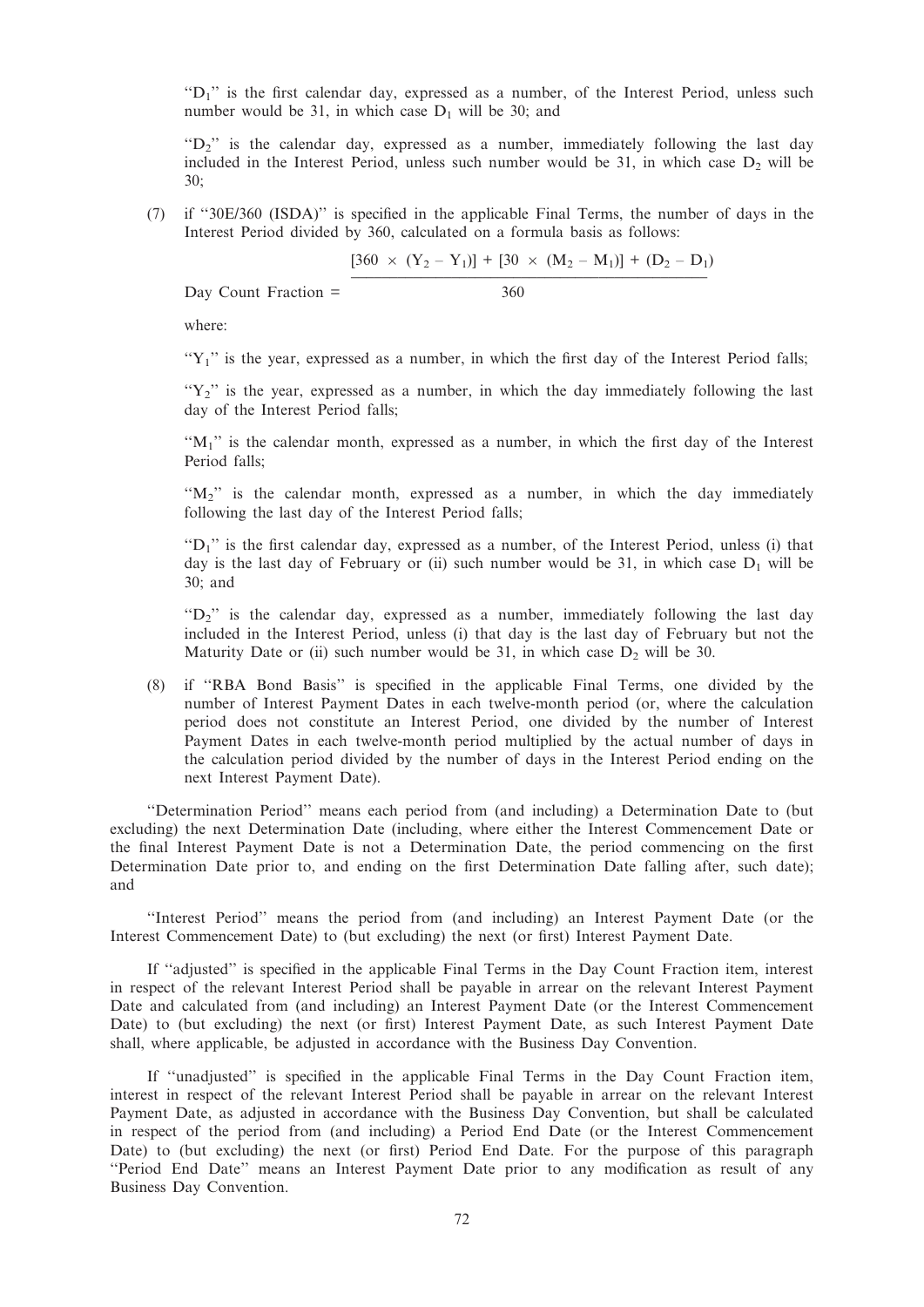## 5. Payments

#### (a) Method of payment

Subject as provided below:

- (i) payments in a Specified Currency other than euro will be made by credit or transfer to an account in the relevant Specified Currency maintained by the payee with, or, at the option of the payee, by a cheque in such Specified Currency drawn on, a bank in the principal financial centre of the country of such Specified Currency; and
- (ii) payments in euro will be made by credit or transfer to a euro account (or any other account to which euro may be credited or transferred) specified by the payee or, at the option of the payee, by a euro cheque.

Payments will be subject in all cases to: (A) any fiscal or other laws and regulations applicable thereto in any jurisdiction, but without prejudice to the provisions of Condition 7; and (B) any withholding or deduction required pursuant to an agreement described in Section 1471(b) of the U.S. Internal Revenue Code of 1986 (the ''Code'') or otherwise imposed pursuant to Sections 1471 through 1474 of the Code, any regulations or agreements thereunder, official interpretations thereof, or any law implementing a governmental approach thereto, and neither the Issuer nor the Guarantor (as the case may be) shall be required to pay any additional amounts under Condition 7 (*Taxation*) on account of any such deduction or withholding described in this limb (B).

## (b) Presentation of definitive Bearer Notes and Coupons

Payments of principal in respect of definitive Bearer Notes will (subject as provided below) be made in the manner provided in paragraph  $(a)$  above only against presentation and surrender (or, in the case of part payment of any sum due, endorsement) of definitive Bearer Notes, and payments of interest in respect of definitive Bearer Notes will (subject as provided below) be made as aforesaid only against presentation and surrender (or, in the case of part payment of any sum due, endorsement) of Coupons, in each case at the specified office of any Paying Agent outside the United States (which expression, as used herein, means the United States of America (including the States and the District of Columbia, its territories, its possessions and other areas subject to its jurisdiction).

Fixed Rate Notes in definitive bearer form (other than Long Maturity Notes (as defined below)) should be presented for payment together with all unmatured Coupons appertaining thereto (which expression shall for this purpose include Coupons falling to be issued on exchange of matured Talons), failing which the amount of any missing unmatured Coupon (or, in the case of payment not being made in full, the same proportion of the amount of such missing unmatured Coupon as the sum so paid bears to the sum due) will be deducted from the sum due for payment. Each amount of principal so deducted will be paid in the manner mentioned above against surrender of the relative missing Coupon at any time before the expiry of 10 years after the Relevant Date (as defined in Condition 7) in respect of such principal (whether or not such Coupon would otherwise have become void under Condition 8) or, if later, five years from the date on which such Coupon would otherwise have become due, but in no event thereafter.

Upon any Fixed Rate Note in definitive bearer form becoming due and repayable prior to its Maturity Date, all unmatured Talons (if any) appertaining thereto will become void and no further Coupons will be issued in respect thereof.

Upon the date on which any Floating Rate Note, Variable Interest Note or Long Maturity Note in definitive bearer form becomes due and repayable, unmatured Coupons and Talons (if any) relating thereto (whether or not attached) shall become void and no payment or, as the case may be, exchange for further Coupons shall be made in respect thereof. A ''Long Maturity Note'' is a Fixed Rate Note (other than a Fixed Rate Note which on issue had a Talon attached) whose nominal amount on issue is less than the aggregate interest payable thereon provided that such Note shall cease to be a Long Maturity Note on the Interest Payment Date on which the aggregate amount of interest remaining to be paid after that date is less than the nominal amount of such Note.

If the due date for redemption of any definitive Bearer Note is not an Interest Payment Date, interest (if any) accrued in respect of such Note from (and including) the preceding Interest Payment Date or, as the case may be, the Interest Commencement Date shall be payable only against presentation and surrender of the relevant definitive Bearer Note.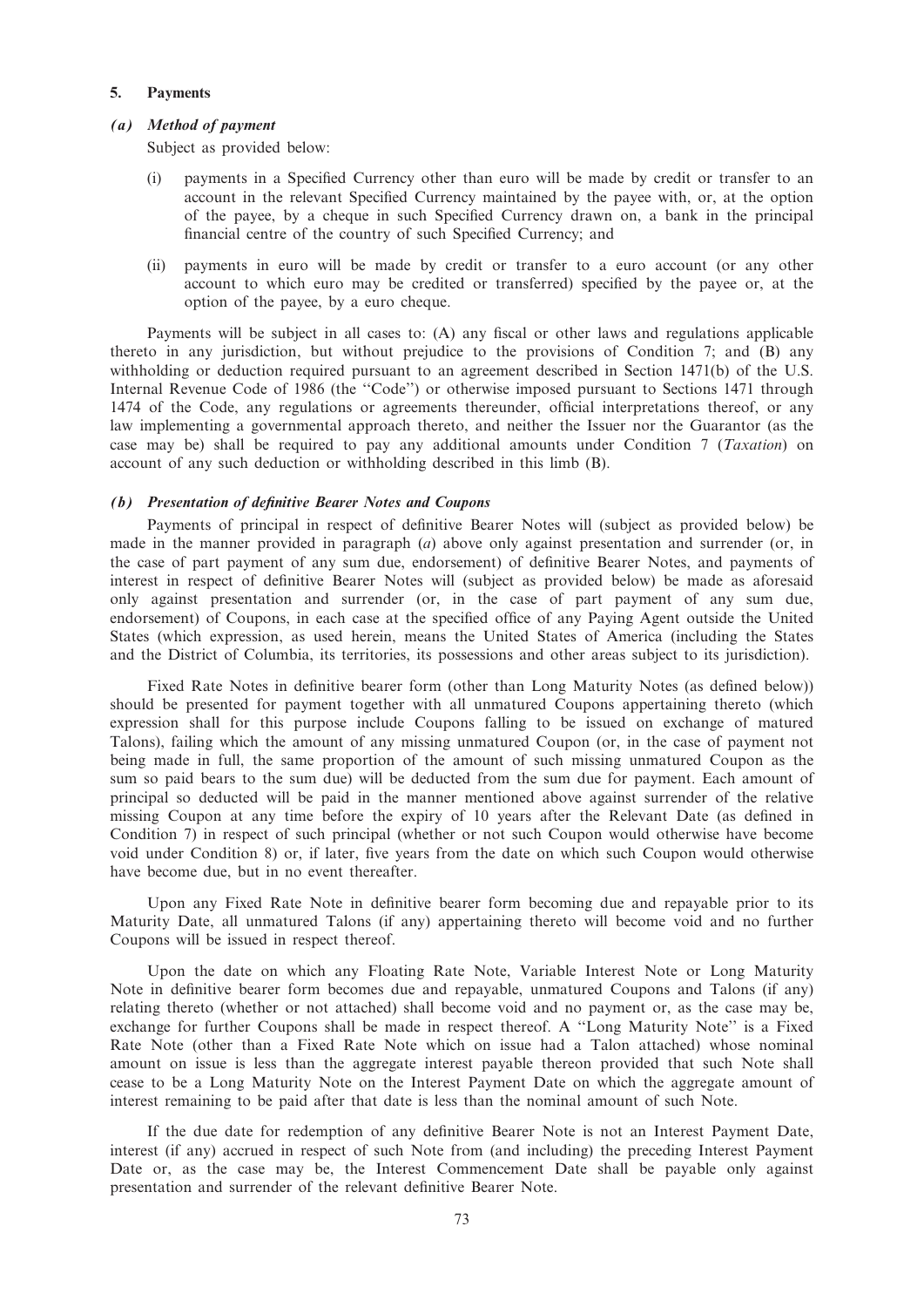# (c) Payments in respect of Bearer Global Notes

Payments of principal and interest (if any) in respect of Notes represented by any Bearer Global Note will (subject as provided below) be made in the manner specified above in relation to definitive Bearer Notes or otherwise in the manner specified in the relevant Bearer Global Note, where applicable, against presentation or surrender, as the case may be, of such Bearer Global Note at the specified office of any Paying Agent outside the United States. A record of each payment, distinguishing between any payment of principal and any payment of interest, will be made on such Bearer Global Note either by the Paying Agent to which it was presented, and such record shall be prima facie evidence that the payment in question has been made, or in the records of Euroclear and Clearstream, Luxembourg, as applicable.

No payments of principal, interest or other amounts due in respect of a Bearer Global Note will be made by mail to an address in the United States or by transfer to an account maintained in the United States.

#### (d) Payments in respect of Registered Notes

Payments of principal in respect of each Registered Note (whether or not in global form) will be made against presentation and surrender (or, in the case of part payment of any sum due, endorsement) of the Registered Note at the specified office of the Registrar or any of the Paying Agents. Such payments will be made by transfer to the Designated Account (as defined below) of the holder (or the first named of joint holders) of the Registered Note appearing in the register of holders of the Registered Notes maintained by the Registrar (the ''Register'') (i) where in global form, at the close of the business day (being for this purpose a day on which Euroclear and Clearstream, Luxembourg or any other relevant clearing system are open for business) before the relevant due date, and (ii) where in definitive form, at the close of business on the fifteenth calendar day before the relevant due date (in each case, the ''Record Date''). Notwithstanding the previous sentence, if (i) a holder does not have a Designated Account or (ii) the nominal amount of the Notes held by a holder is less than U.S.\$100,000 (or its equivalent), payment will instead be made by a cheque in the Specified Currency drawn on a Designated Bank (as defined below). For these purposes, ''Designated Account'' means the account maintained by a holder with a Designated Bank and identified as such in the Register and ''Designated Bank'' means (in the case of payment in a Specified Currency other than euro) a bank in the principal financial centre of the country of such Specified Currency and (in the case of a payment in euro) any bank which processes payments in euro.

Payments of interest in respect of each Registered Note (whether or not in global form) will be made by a cheque in the Specified Currency drawn on a Designated Bank and mailed by uninsured mail on the business day in the city where the specified office of the Registrar is located immediately preceding the relevant due date to the holder (or the first named of joint holders) of the Registered Note appearing in the Register at the close of business on the Record Date at his address shown in the Register on the Record Date and at his risk. Upon application of the holder to the specified office of the Registrar not less than three business days in the city where the specified office of the Registrar is located before the due date for any payment of interest in respect of a Registered Note, the payment may be made by transfer on the due date in the manner provided in the preceding paragraph. Any such application for transfer shall be deemed to relate to all future payments of interest (other than interest due on redemption) in respect of the Registered Notes which become payable to the holder who has made the initial application until such time as the Registrar is notified in writing to the contrary by such holder. Payment of the interest due in respect of each Registered Note on redemption will be made in the same manner as payment of the principal amount of such Registered Note.

Holders of Registered Notes will not be entitled to any interest or other payment for any delay in receiving any amount due in respect of any Registered Note as a result of a cheque posted in accordance with this Condition arriving after the due date for payment or being lost in the post. No commissions or expenses shall be charged to such holders by the Registrar in respect of any payments of principal or interest in respect of the Registered Notes.

All amounts payable to DTC or its nominee as registered holder of a Rule 144A Global Note in respect of Notes denominated in a Specified Currency other than U.S. dollars shall be paid by transfer by the Registrar to an account in the relevant Specified Currency of the Exchange Agent on behalf of DTC or its nominee for payment in such Specified Currency for conversion into U.S. dollars in accordance with the provisions of the Agency Agreement.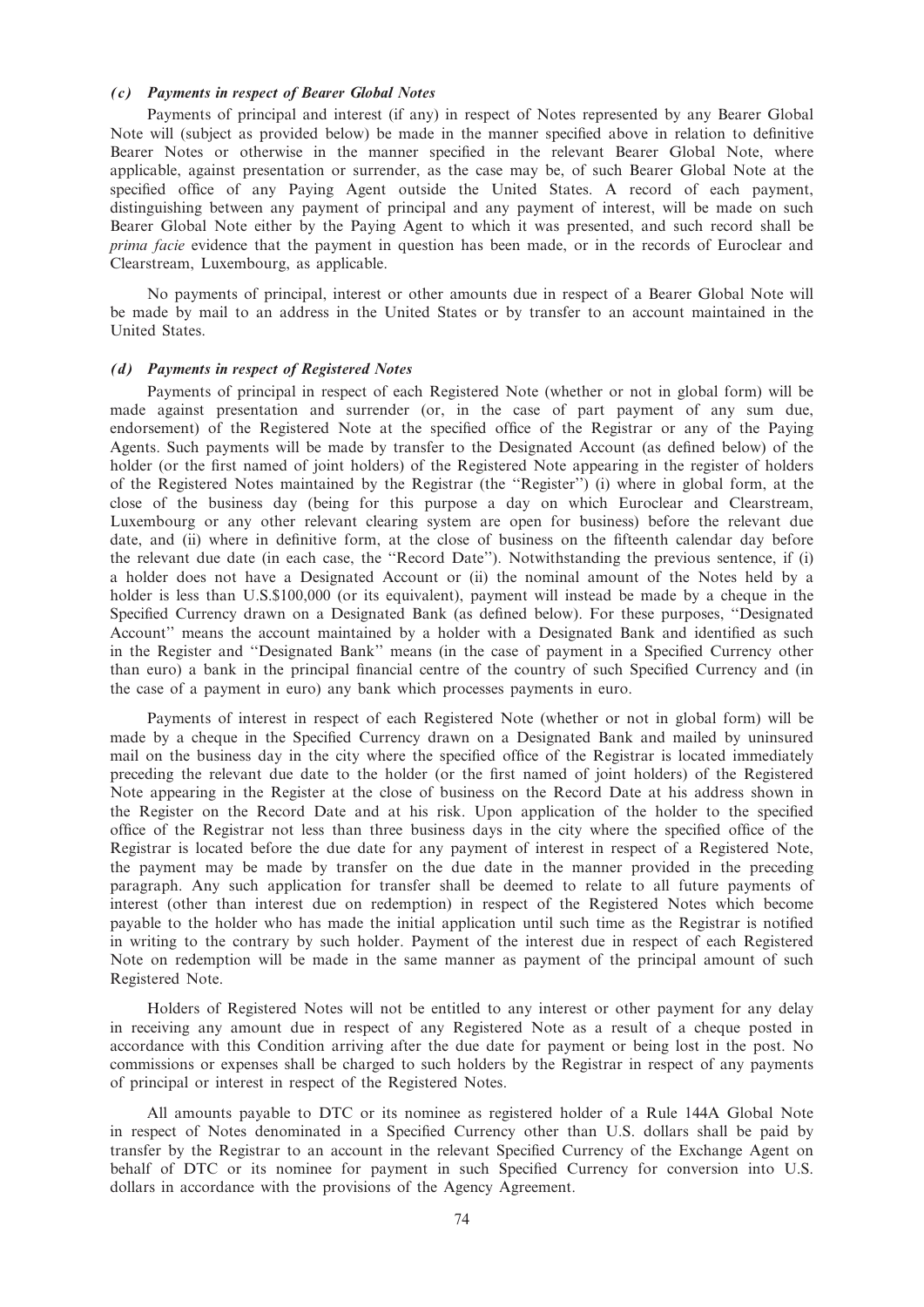None of the Issuer, the Guarantor, the Trustee and the Agents will have any responsibility or liability for any aspect of the records relating to, or payments made on account of, beneficial ownership interests in the Registered Global Notes or for maintaining, supervising or reviewing any records relating to such beneficial ownership interests.

#### (e) General provisions applicable to payments

For so long as the Notes of a Series are listed on the Official List and admitted to trading on the London Stock Exchange's market for listed securities and for so long as the rules of the UK Listing Authority so require, the Issuer shall procure that there is a Paying Agent approved in writing by the Trustee in the City of London for the payment of principal and interest, if any, on the Notes.

The holder of a Global Note shall be the only person entitled to receive payments in respect of Notes represented by such Global Note and the Issuer or, as the case may be, the Guarantor will be discharged by payment to, or to the order of, the holder of such Global Note in respect of each amount so paid. Each of the persons shown in the records of DTC, Euroclear or Clearstream, Luxembourg as the beneficial holder of a particular nominal amount of Notes represented by such Global Note must look solely to DTC, Euroclear or Clearstream, Luxembourg, as the case may be, for his share of each payment so made by the Issuer or, as the case may be, the Guarantor to, or to the order of, the holder of such Global Note.

Notwithstanding the foregoing provisions of this Condition, if any amount of principal and/or interest in respect of Bearer Notes is payable in U.S. dollars, such U.S. dollar payments of principal and/or interest in respect of such Notes will be made at the specified office of a Paying Agent in the United States if:

- (i) the Issuer has appointed Paying Agents with specified offices outside the United States with the reasonable expectation that such Paying Agents would be able to make payment in U.S. dollars at such specified offices outside the United States of the full amount of principal and interest on the Bearer Notes in the manner provided above when due;
- (ii) payment of the full amount of such principal and interest at all such specified offices outside the United States is illegal or effectively precluded by exchange controls or other similar restrictions on the full payment or receipt of principal and interest in U.S. dollars; and
- (iii) such payment is then permitted under United States law without involving, in the opinion of the Issuer and the Guarantor, adverse tax consequences to the Issuer or the Guarantor.

# (f) Payment Days

If the date for payment of any amount in respect of any Note or Coupon is not a Payment Day, the holder thereof shall not be entitled to payment until the next following Payment Day and shall not be entitled to any further payment in respect of such delay. ''Payment Day'' means any day which (subject to Condition 8):

- (i) in respect of Notes in definitive form only, is a day on which commercial banks and foreign exchange markets settle payments and are open for general business (including dealing in foreign exchange and foreign currency deposits) in the relevant place of presentation; or
- (ii) in the case of any payment in respect of a Rule 144A Global Note denominated in a Specified Currency other than U.S. dollars and registered in the name of DTC or its nominee and in respect of which an accountholder of DTC (with an interest in such Rule 144A Global Note) has elected to receive any part of such payment in U.S. dollars, a day on which commercial banks are not authorised or required by law or regulation to be closed in New York City; and
- (iii) is a Business Day as defined in Condition 4(e).

#### (g) Interpretation of principal and interest

Any reference in these Terms and Conditions to principal in respect of the Notes shall be deemed to include, as applicable:

- (i) any additional amounts which may be payable with respect to principal under Condition 7;
- (ii) the Final Redemption Amount of the Notes;
- (iii) the Early Redemption Amount of the Notes;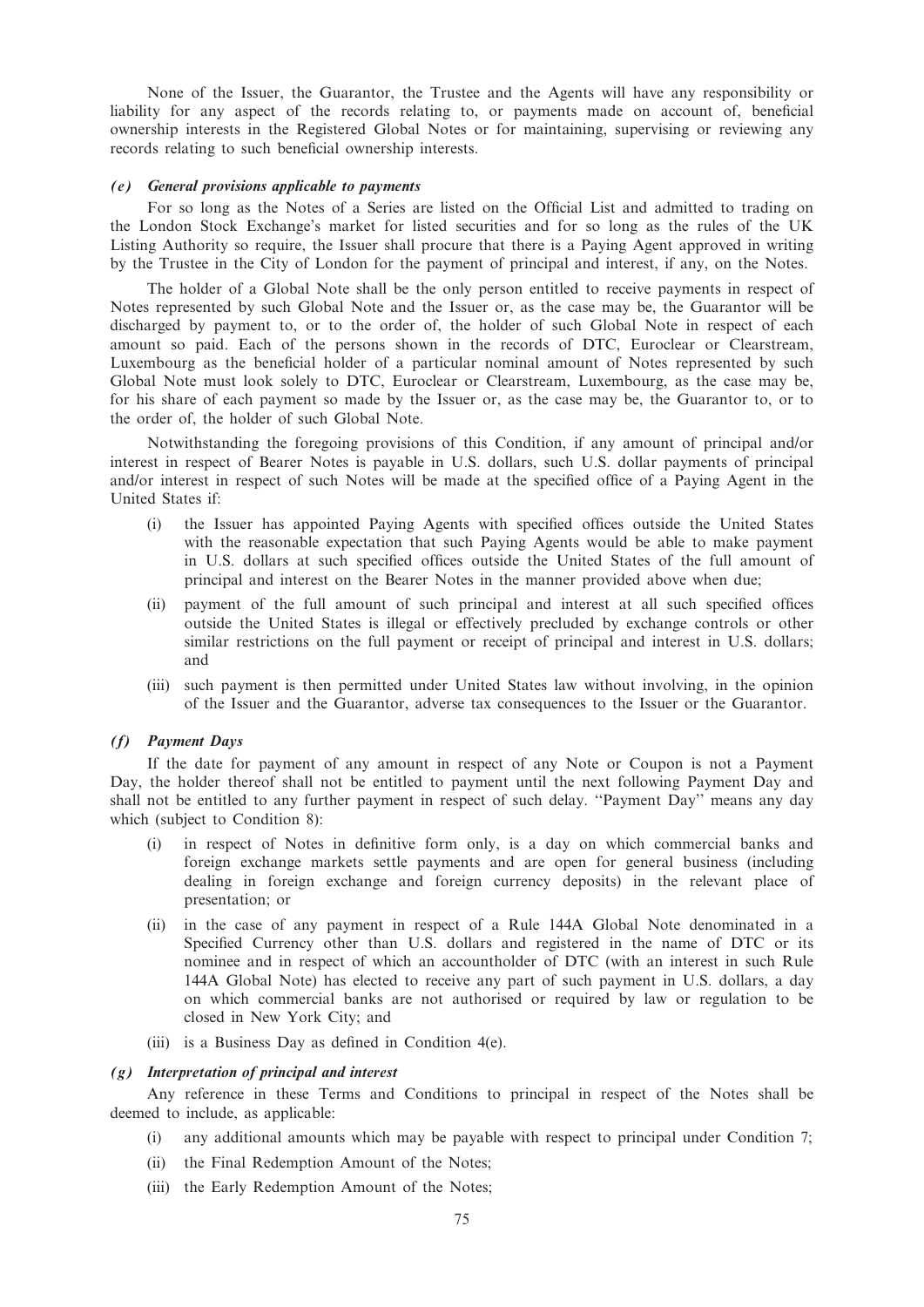- (iv) the Optional Redemption Amount(s) (if any) of the Notes;
- (v) in relation to Zero Coupon/Discount Notes, the Amortised Face Amount (as defined in Condition  $6(e)$ ; and
- (vi) any premium and any other amounts which may be payable by the Issuer under or in respect of the Notes.

Any reference in these Terms and Conditions to interest in respect of the Notes shall be deemed to include, as applicable, any additional amounts which may be payable with respect to interest under Condition 7.

# 6. Redemption and Purchase

#### (a) Redemption at maturity

Unless previously redeemed or purchased and cancelled as specified below or in the applicable Final Terms, each Note will be redeemed by the Issuer at its Final Redemption Amount specified in the applicable Final Terms in the relevant Specified Currency on the Maturity Date.

#### (b) Redemption for tax reasons

If the Issuer or the Guarantor satisfies the Trustee immediately prior to the giving of the notices referred to below that, on the occasion of the next payment due under the Notes, either:

- (i) the Issuer would be required to pay additional amounts as provided under Condition 7 or to account to any taxing authority in the taxing jurisdiction of any territory in which the Issuer is incorporated or resident for taxation purposes for any amount (other than tax withheld or deducted from interest payable on the Notes) calculated by reference to any amount payable in respect of the Notes; or
- (ii) the Guarantor would be unable for reasons outside its control to procure payment by the Issuer and in making such payment itself would be required to pay additional amounts or to account to any taxing authority in the United Kingdom for any amount as aforesaid; or
- (iii) if the Issuer is not incorporated or resident for taxation purposes in the United Kingdom, the Guarantor would be required to deduct or withhold amounts for or on account of any taxes of whatever nature imposed or levied by or on behalf of the United Kingdom in making any payment of any sum to the Issuer required to enable the Issuer to make a payment in respect of the Notes or to account to any taxing authority in the United Kingdom for any amount calculated by reference to the amount of any such sum to be paid to the Issuer,

then the Issuer may having given not less than 30 nor more than 60 days' notice to the Trustee, the Principal Paying Agent and, in accordance with Condition 13, the Noteholders (which notice shall be irrevocable), redeem all, but not some only, of the Notes at any time (if this Note is neither a Floating Rate Note nor a Variable Interest Note) or on the next Interest Payment Date (in the case of Floating Rate Notes or Variable Interest Notes). Upon the expiry of such notice the Issuer shall be bound to redeem the Notes accordingly.

Notes redeemed pursuant to this Condition 6(b) will be redeemed at their Early Redemption Amount determined pursuant to Condition 6(e) below.

# (c) Redemption at the option of the Issuer (Issuer Call)

If Issuer Call is specified as being applicable in the applicable Final Terms, the Issuer may, having given not less than the minimum period nor more than the maximum period of notice specified in the applicable Final Terms to the Trustee, the Principal Paying Agent, the Noteholders, and in the case of a redemption of Registered Notes, the Registrar, (which notice shall be irrevocable and shall specify the date fixed for redemption) redeem all or (if so specified in the applicable Final Terms) some only of the Notes then outstanding on any Optional Redemption Date and at the Optional Redemption Amount(s) specified in, or determined in the manner specified in, the applicable Final Terms together, if appropriate, with interest accrued to (but excluding) the relevant Optional Redemption Date. Any such redemption must be of a nominal amount not less than the Minimum Redemption Amount and not more than the Maximum Redemption Amount (if any). In the case of a partial redemption of Notes, the Notes to be redeemed (''Redeemed Notes'') will be selected individually by lot, in the case of Redeemed Notes represented by definitive Notes, and in accordance with the rules of DTC and/or Euroclear and/or Clearstream, Luxembourg, (to be reflected in the records of Euroclear and Clearstream, Luxembourg as either a pool factor or a reduction in nominal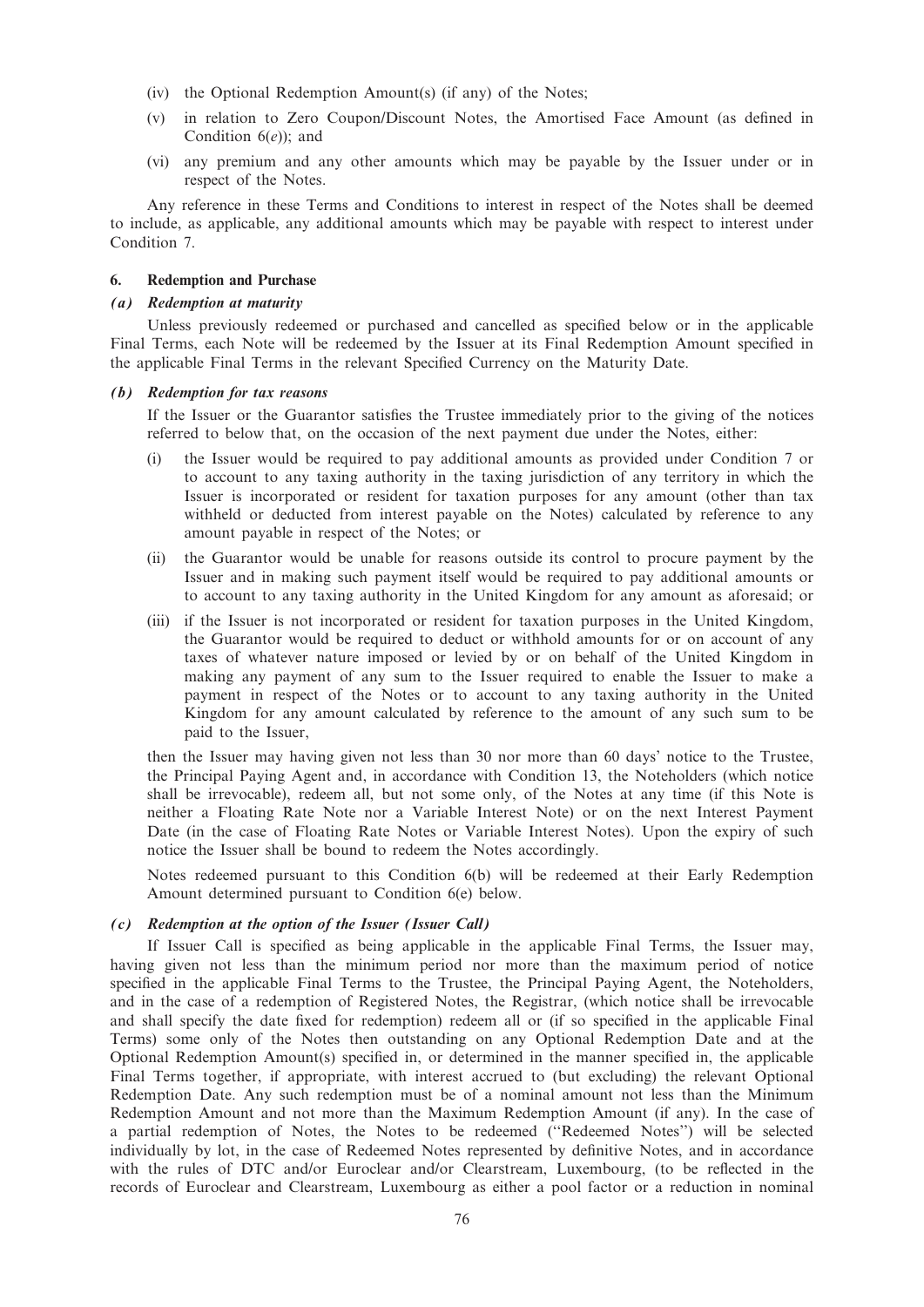amount, at their discretion) in the case of Redeemed Notes represented by a Global Note, not more than 30 days prior to the date fixed for redemption (such date of selection being hereinafter called the ''Selection Date''). In the case of Redeemed Notes represented by definitive Notes, a list of the serial numbers of such Redeemed Notes will be published in accordance with Condition 13 not less than the minimum period specified in the applicable Final Terms prior to the date fixed for redemption. No exchange of the relevant Global Note will be permitted during the period from (and including) the Selection Date to (and including) the date fixed for redemption pursuant to this paragraph  $(c)$ and notice to that effect shall be given by the Issuer to the Noteholders in accordance with Condition 13 at least five days prior to the Selection Date.

### (d) Redemption at the option of the Noteholders (Investor Put)

If Investor Put is specified as being applicable in the applicable Final Terms, upon the holder of any Note giving to the Issuer in accordance with Condition 13 not less than the minimum period nor more than the maximum period of notice specified in the applicable Final Terms specified in the applicable Final Terms (which notice shall be irrevocable) the Issuer will, upon the expiry of such notice, redeem in whole (but not, in the case of a Bearer Note in definitive form, in part), such Note on the Optional Redemption Date and at the Optional Redemption Amount together, if appropriate, with interest accrued to (but excluding) the Optional Redemption Date. Registered Notes may be redeemed under this Condition  $6(d)$  in any multiple of their lowest Specified Denomination.

If this Note is in definitive form, to exercise the right to require redemption of this Note, the holder of this Note must deliver such Note at the specified office of any Paying Agent (in the case of Bearer Notes) or the Registrar (in the case of Registered Notes) at any time during normal business hours of such Paying Agent or, as the case may be, the Registrar falling within the notice period, accompanied by a duly completed and signed notice of exercise in the form (for the time being current) obtainable from any specified office of any Paying Agent or, as the case may be, the Registrar (a ''Put Notice'') and in which the holder must specify a bank account (or, if payment is required to be made by cheque, an address) to which payment is to be made under this Condition and, in the case of Registered Notes, the nominal amount thereof to be redeemed and, if less than the full nominal amount of the Registered Notes so surrendered is to be redeemed, an address to which a new Registered Note in respect of the balance of such Registered Notes is to be sent subject to and in accordance with the provisions of Condition  $2(b)$ . Holders of Notes represented by a Global Note or in definitive form and held through DTC, Euroclear and/or Clearstream, Luxembourg must exercise the right to require redemption of their Notes by giving notice (including all information required in the applicable Put Notice) through DTC, Euroclear or Clearstream, Luxembourg, as the case may be (which notice may be in electronic form) in accordance with their standard procedures.

# (e) Early Redemption Amounts

For the purpose of Condition  $6(b)$  above and Condition 9, each Note will be redeemed at its Early Redemption Amount calculated as follows:

- (i) in the case of a Note other than a Zero Coupon/Discount Note and a Variable Interest Note at the outstanding nominal amount together with interest accrued to (but excluding) the date fixed for redemption; or
- (ii) in the case of a Zero Coupon/Discount Note, at an amount (the ''Amortised Face Amount'') equal to the nominal amount of the Note multiplied by the sum of:
	- (A) the Issue Price; and
	- (B) the product of the Issue Price and the Stated Yield compounded annually from (and including) the Issue Date of the first Tranche of the Notes to (but excluding) the date fixed for redemption or (as the case may be) the date upon which such Note becomes due and payable on the basis of the Day Count Fraction specified in the applicable Final Terms;
- (iii) in the case of a Variable Interest Note, at an amount determined by the Calculation Agent or the Determination Agent (as applicable) that would on the due date for redemption have the effect of preserving for the holder of the Note the economic equivalent of the obligation of the Issuer to make the payment of the:
	- (A) Final Redemption Amount on the Maturity Date; and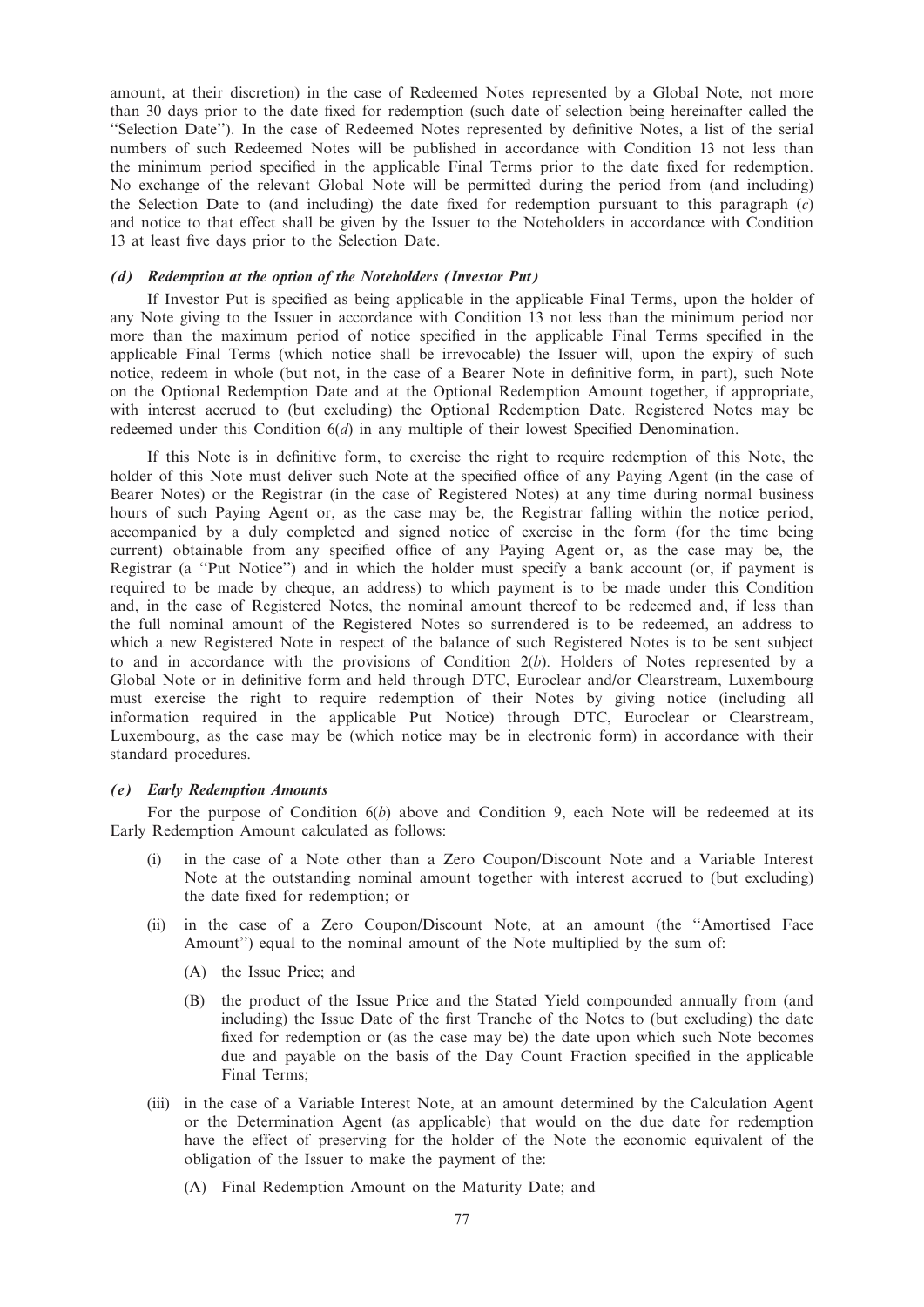(B) an amount or amounts representing the interest that is due as at the date of redemption.

## (f) Purchases

The Issuer, the Guarantor or any Subsidiary of the Issuer or the Guarantor may at any time purchase Notes (provided that, in the case of definitive Bearer Notes, all unmatured Coupons and Talons appertaining thereto are purchased therewith) at any price in the open market or otherwise. Such Notes may be held, reissued, resold or, at the option of the Issuer or the Guarantor, surrendered to any Paying Agent and/or the Registrar.

## (g) Cancellation

All Notes which are redeemed will forthwith be cancelled (together with all unmatured Coupons and Talons attached thereto or surrendered therewith at the time of redemption). All Notes so cancelled and Notes purchased and cancelled pursuant to paragraph (f) above (together with all unmatured Coupons and Talons cancelled therewith) shall be forwarded to the Principal Paying Agent and cannot be reissued or resold.

# (h) Late payment

If any amount payable in respect of any Note is improperly withheld or refused upon its becoming due and repayable or is paid after its due date or on or after accelerated maturity following an Event of Default (as defined in Condition 9), the amount due and repayable in respect of such Note (the ''Late Payment'') shall itself accrue interest (both before and after any judgment or other order of a court of competent jurisdiction) from (and including) the date on which such payment was improperly withheld or refused or, as the case may be, became due, to (but excluding) the Late Payment Date in accordance with the following provisions:

- (i) in the case of a Note other than a Zero Coupon/Discount Note or a Variable Interest Note, at the rate determined in accordance with Condition  $4(a)$  or  $4(b)$ , as the case may be;
- (ii) in the case of a Zero Coupon/Discount Note, at a rate equal to the Stated Yield; and
- (iii) in the case of a Variable Interest Note, at a rate calculated by the Calculation Agent so as to reasonably compensate the holder of the Note for the cost of funding the delay in receiving the Late Payment,

in each case on the basis of the Day Count Fraction specified in the applicable Final Terms or, if none is specified, on a 30/360 basis.

For the purpose of this paragraph (h) the "Late Payment Date" shall mean the earlier of:

- (A) the date which the Trustee determines to be the date on which, upon further presentation of the relevant Note, payment of the full amount (including interest as aforesaid) in the relevant currency in respect of such Note is to be made; and
- (B) the seventh day after notice is given to the relevant Noteholder(s) (whether individually or in accordance with Condition 13) that the full amount (including interest as aforesaid) in the relevant currency in respect of such Note is available for payment,

provided that in the case of both (A) and (B), upon further presentation thereof being duly made, such payment is made.

# 7. Taxation

All payments of principal and interest in respect of the Notes and Coupons by the Issuer or (as the case may be) the Guarantor will be made without withholding of or deduction for, or on account of, any present or future taxes, duties, assessments or governmental charges of whatsoever nature imposed or levied by or on behalf of the United Kingdom or the taxing jurisdiction of any territory in which the Issuer is incorporated or resident for taxation purposes, or any political subdivision of either of the same or by any authority therein or thereof having power to tax, unless the withholding or deduction of such taxes, duties, assessments or governmental charges is required by law. In that event the Issuer or the Guarantor (as the case may be) will pay such additional amounts as may be necessary in order that the net amounts receivable by the holders after such withholding or deduction shall equal the respective amounts of principal, and interest, if applicable, which would have been receivable in respect of the Notes or Coupons, as the case may be, in the absence of any requirement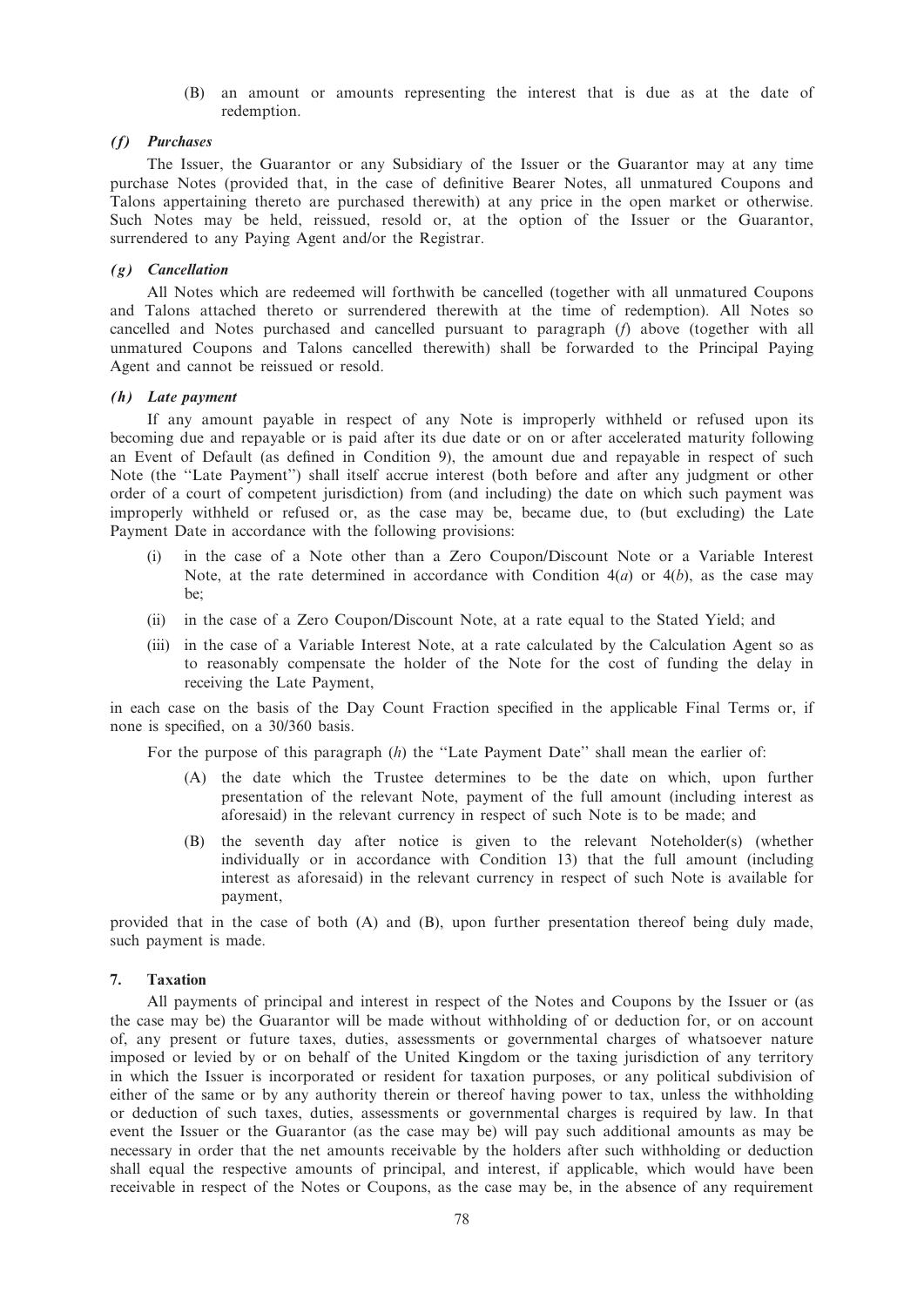to make such withholding or deduction, except that no such additional amounts shall be payable in relation to any payment with respect to any Note or Coupon:

- (i) presented for payment by, or by a third party on behalf of, a holder who (a) would be able to avoid such withholding or deduction by satisfying any statutory requirements or by making a declaration of non-residence or other similar claim for exemption to the relevant tax authority but fails to do so, or (b) is liable to such taxes, duties, assessments or governmental charges in respect of such Note or Coupon by reason of his having some connection with the above-mentioned taxing jurisdiction of the Issuer (in the case of payments by the Issuer) or the United Kingdom (in the case of payments by the Guarantor) other than the mere holding of such Note or Coupon; or
- (ii) where such Note or Coupon is presented for payment in the jurisdiction in which the Issuer or the Guarantor is incorporated or resident for tax purposes or in the United Kingdom; or
- (iii) where such withholding or deduction is imposed on a payment to an individual and is required to be made pursuant to any law implementing or complying with or introduced in order to conform to any European Union Directive on the taxation of savings income implementing the conclusions of the ECOFIN Council meeting of 26 to 27 November, 2000 or any agreement between the European Community and any other jurisdiction providing for equivalent measures; or
- (iv) presented for payment by, or on behalf of, a holder who would have been able to avoid such withholding or deduction by presenting the relevant Note or Coupon to another Paying Agent in a Member State of the European Union; or
- (v) presented for payment more than 30 days after the Relevant Date except to the extent that the holder thereof would have been entitled to such additional amounts on presenting the same for payment on the last day of such period of 30 days, assuming that day had been a Payment Day if that day was not in fact a Payment Day.

The ''Relevant Date'' means the date on which the payment in respect of the Note or Coupon first becomes due and payable but, if the full amount of the moneys payable on such date has not been received by the Principal Paying Agent or the Trustee on or prior to such date, the ''Relevant Date'' means the date on which such moneys shall have been so received and notice to that effect shall have been given to the Noteholders in accordance with Condition 13.

All payments in respect of the Notes will be made subject to any withholding or deduction required pursuant to an agreement described in Section 1471(b) of the Code or otherwise imposed pursuant to Sections 1471 through 1474 of the Code, any regulations or agreements thereunder, official interpretations thereof, or any law implementing a governmental approach thereto, and neither the Issuer nor the Guarantor (as the case may be) shall be required to pay any additional amounts under this Condition on account of any such deduction or withholding described in this paragraph.

## 8. Prescription

The Notes and, if applicable, the Coupons (which for this purpose shall not include Talons) will become void unless claims in respect of principal and/or interest are made within a period of 10 years in the case of principal and five years in the case of interest from the Relevant Date (as defined in Condition 7) relating hereto. The Issuer shall be discharged from its obligation to pay principal on a Registered Note to the extent that the relevant Registered Note certificate has not been surrendered to the Registrar by, or a cheque which has been duly despatched in the Specified Currency remains uncashed at, the end of the period of 10 years from the Relevant Date in respect of such payment. The Issuer shall be discharged from its obligation to pay interest on a Registered Note to the extent that a cheque which has been duly despatched in the Specified Currency remains uncashed at the end of the period of five years from the Relevant Date in respect of such payment. There shall not be included in any Coupon sheet issued on exchange of a Talon any Coupon the claim for payment in respect of which would be void pursuant to this Condition or Condition  $5(b)$  or any Talon which would be void pursuant to Condition  $5(b)$ .

## 9. Events of Default and Enforcement

The Trustee at its discretion may, and if so requested in writing by the holders of at least onequarter in nominal amount of the Notes then outstanding or if so directed by an Extraordinary Resolution of the Noteholders shall (subject in each case to being indemnified to its satisfaction), give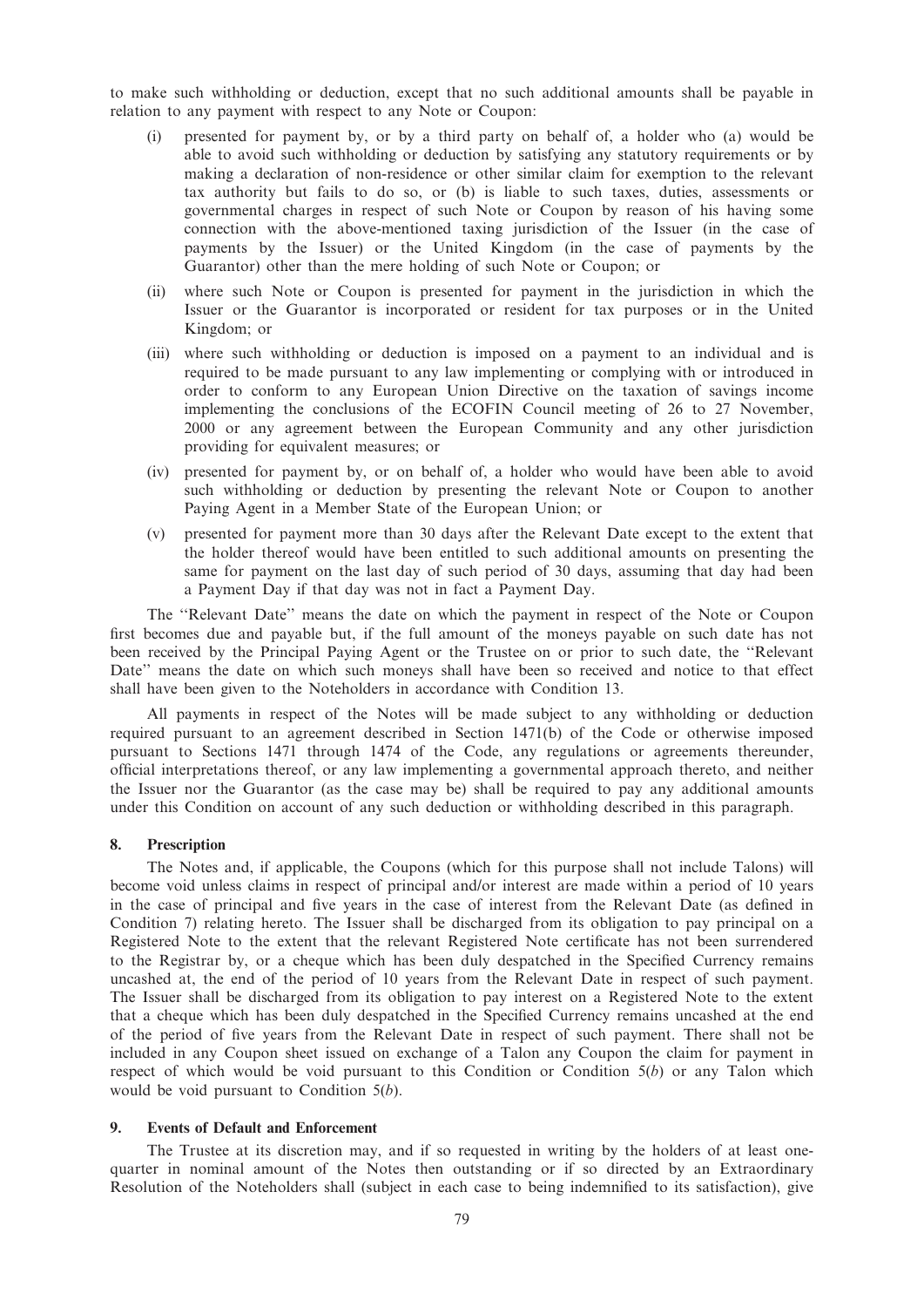notice to the Issuer that the Notes are, and they shall accordingly thereby become, immediately due and repayable each at their Early Redemption Amount (determined pursuant to Condition  $6(e)$ ) together with accrued interest as provided in Condition  $6(h)$ , in any of the following events ("Events") of Default''):

- (i) if default is made for a period of 14 days or more in the payment of any principal or interest due in respect of the Notes or any of them, provided that it shall not be such a default to refuse or withhold any such payment in order to comply with any fiscal or other law or regulation or with the order of any court of competent jurisdiction. Where there is doubt as to the validity or applicability of any such law, regulation or order, it shall not be such a default to refuse or withhold any such payment in accordance with advice given at any time during the said period of 14 days by independent legal advisers acceptable to the Trustee; or
- (ii) if the Issuer or the Guarantor fails to perform or observe any of its other obligations under the Notes or the Trust Deed and (except where the Trustee considers such failure to be incapable of remedy when no such continuation or notice as is hereinafter referred to will be required) such failure continues for the period of 30 days (or such longer period as the Trustee may permit) next following the service by the Trustee on the Issuer or the Guarantor, as the case may be, of notice requiring the same to be remedied; or
- (iii) if an effective resolution is passed or an order is made for the winding up or dissolution of the Issuer or the Guarantor (except for the purposes of a reconstruction or amalgamation the terms of which have previously been approved in writing by the Trustee or by an Extraordinary Resolution of the Noteholders),

provided that, in the case of an Event of Default described in paragraph (ii) above, the Trustee shall have certified to the Issuer that such Event of Default is, in its opinion, materially prejudicial to the interests of the Noteholders.

### 10. Replacement of Notes, Coupons and Talons

Should any Note or, if applicable, Coupon or Talon be lost, stolen, mutilated, defaced or destroyed it may be replaced, in the case of Bearer Notes or Coupons, at the specified office of the Principal Paying Agent or, in the case of Registered Notes, at the specified office of the Registrar (or in any case such other place of which notice shall have been given to the Noteholders in accordance with Condition 13) upon payment in any such case by the claimant of the expenses incurred in connection therewith and on such terms as to evidence and indemnity as the Issuer may reasonably require. Mutilated or defaced Notes or, if applicable, Coupons or Talons must be surrendered before replacements will be issued.

# 11. Agents

The names of the initial Agents and their initial specified offices are set out below. If any additional Paying Agent(s) are appointed in connection with any Series, the names of such Paying Agent(s) will be specified in Part B of the applicable Final Terms.

The Issuer is entitled, subject to the prior written approval of the Trustee, to vary or terminate the appointment of any Agent and/or approve any change in the specified office through which any Agent acts and/or, subject to prior consultation with the Trustee, appoint additional or other Agents, provided that:

- (a) there will at all times be a Principal Paying Agent and a Registrar;
- (b) so long as the Notes are listed on any stock exchange or admitted to listing by any other relevant authority, there will at all times be a Paying Agent (in the case of Bearer Notes) and a Transfer Agent (in the case of Registered Note) with a specified office in such place as may be required by the rules and regulations of the relevant stock exchange or other relevant authority;
- (c) there will at all times be a Paying Agent with a specified office in a city approved by the Trustee in continental Europe other than any such jurisdiction in which the Issuer or the Guarantor is incorporated or resident for tax purposes; and
- (d) so long as any of the Rule 144A Global Notes payable in a Specified Currency other than U.S. dollars are held through DTC or its nominee, there will at all times be an Exchange Agent with a specified office in London.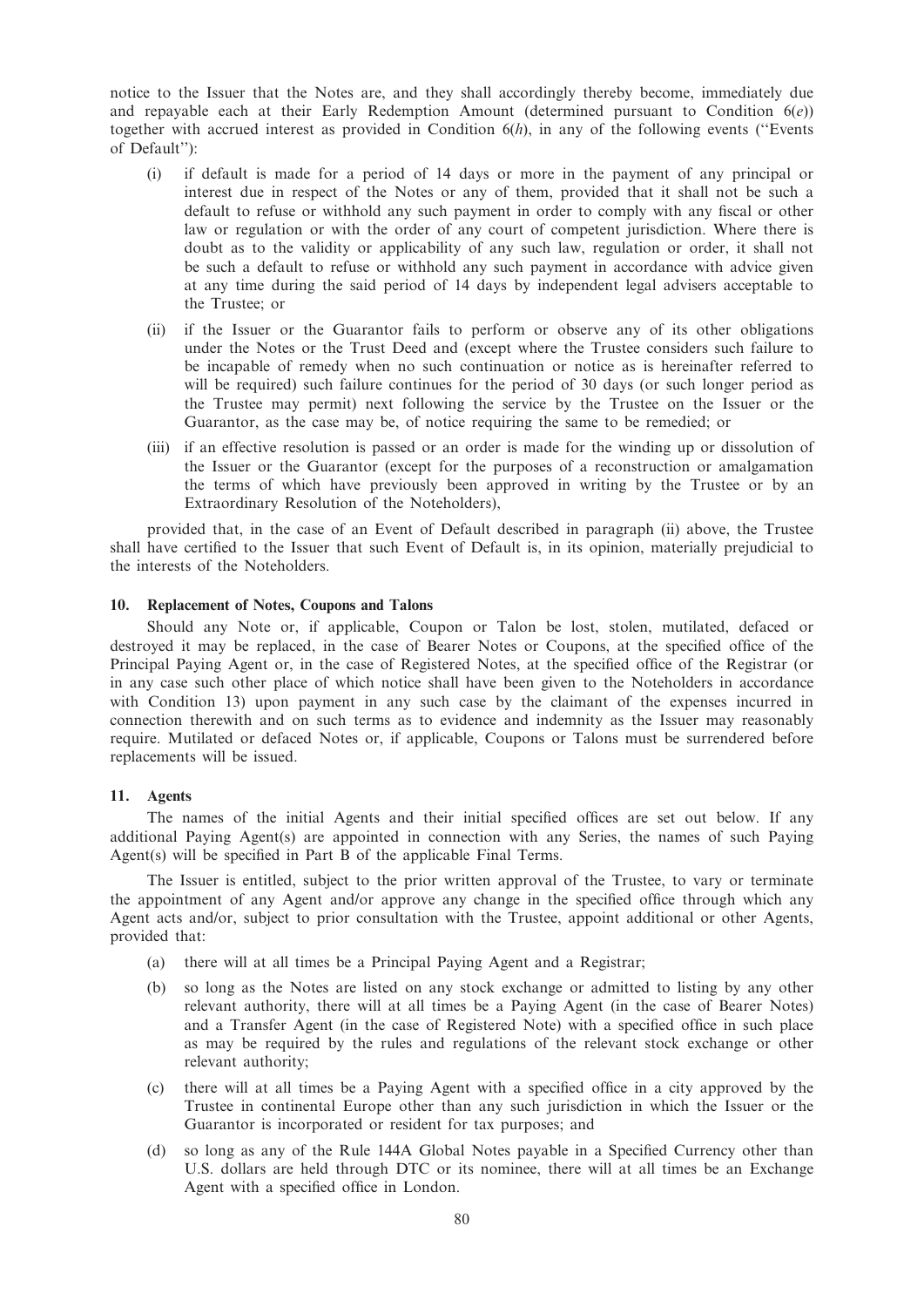In addition, the Issuer shall forthwith appoint a Paying Agent having a specified office in New York City in the circumstances described in Condition 5(e). Notice of any variation, termination, appointment or change relating to the Notes in Agents will be given to the Noteholders promptly by the Issuer in accordance with Condition 13.

In acting under the Agency Agreement, the Agents act solely as agents or, as the case may be, registrars of the Issuer and the Guarantor and, in certain circumstances, of the Trustee and do not assume any obligation to, or relationship of agency or trust with, any Noteholders or Couponholders. The Agency Agreement contains provisions permitting any entity into which any Agent is merged or converted or with which it is consolidated or to which it transfers all or substantially all of its assets to become the successor agent.

The Issuer undertakes that, it will ensure that it maintains a Paying Agent with a specified office in a Member State of the European Union that is not obliged to withhold or deduct tax pursuant to European Council Directive 2003/48/EC or any other Directive implementing the conclusions of the ECOFIN Council meeting of 26 to 27 November, 2000 or any law implementing, or complying with, or introduced in order to conform to, any such Directive PROVIDED THAT under no circumstances shall the Issuer be obliged to maintain a Paying Agent with a specified office in such Member State unless at least one European Member State does not require a Paying Agent making payments through a specified office in that Member State to so withhold or deduct tax.

The Issuer also undertakes that if the European Community reaches an agreement with any jurisdiction of the nature referred to in Condition 7(iii), the Issuer will ensure that it maintains a Paying Agent with a specified office in a jurisdiction that will not be obliged to withhold or deduct tax pursuant to that agreement PROVIDED THAT there is at least one such jurisdiction.

## 12. Exchange of Talons

On and after the Interest Payment Date on which the final Coupon comprised in any Coupon sheet matures, the Talon (if any) forming part of such Coupon sheet may be surrendered at the specified office of the Principal Paying Agent or any other Paying Agent in exchange for a further Coupon sheet including (if such further Coupon sheet does not include Coupons to (and including) the final date for the payment of interest due in respect of the Note to which it appertains) a further Talon, subject to the provisions of Condition 8.

#### 13. Notices

All notices regarding the Bearer Notes will be deemed to be validly given if published in one leading English language daily newspaper of general circulation in London. It is expected that such publication will be made in the Financial Times in London. The Issuer shall also ensure that notices are duly published in a manner which complies with the rules and regulations of any stock exchange or any other relevant authority on which the Bearer Notes are for the time being listed or by which they have been admitted to listing. Any such notice will be deemed to have been given on the date of the first publication. If publication as provided above is not practicable, notice will be given in such other manner, and will be deemed to have been given on such date, as the Trustee shall approve.

All notices regarding the Registered Notes will be deemed to be validly given if sent by first class mail or (if posted to an address overseas) by airmail to the holders (or the first named of joint holders) at their respective addresses recorded in the Register and will be deemed to have been given on the fourth day after mailing and, in addition, for so long as any Registered Notes are listed on a stock exchange or admitted to listing by any other relevant authority and the rules of that stock exchange or other relevant authority so require, the relevant notice will be published in a daily newspaper of general circulation in the place or places required by the rules of that stock exchange or other relevant authority. Any such notice will be deemed to have been given on the date of such publication. If the giving of notice as provided above is not practicable, notice will be given in such other manner, and will be deemed to have been given on such date, as the Trustee shall approve.

Until such time as any definitive Notes are issued, notice may be given (so long as any Global Notes representing the Notes are held in their entirety on behalf of DTC, Euroclear and/or Clearstream, Luxembourg (and so long as the rules of any stock exchange on which the Notes are listed, or the rules of any other relevant authority by which the Notes have been admitted to listing, permit)) by delivery of the relevant notice to DTC, Euroclear and/or Clearstream, Luxembourg (instead of by way of publication or mailing) for communication by them to the holders of the Notes provided that, in addition, for so long as any Notes are listed on a stock exchange or admitted to listing by any other relevant authority and the rules of that stock exchange or other relevant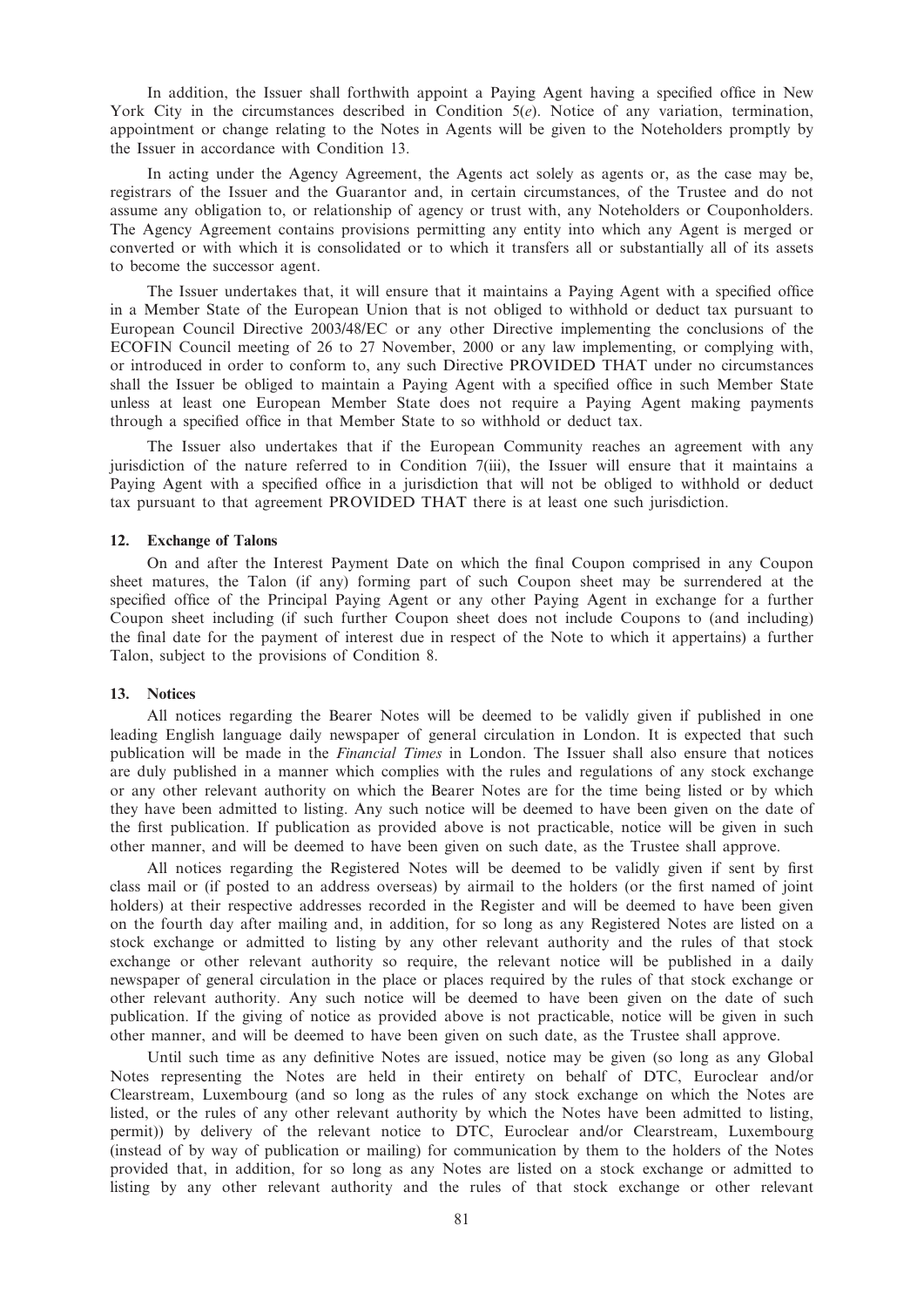authority so require, such notice will be published in a daily newspaper of general circulation in a place or places required by the rules of that stock exchange or other relevant authority. Any such notice shall be deemed to have been given to the holders of the Notes the day after the day on which the said notice was given to DTC, Euroclear and/or Clearstream, Luxembourg, as the case may be.

Notices to be given by any Noteholder shall be in writing and given by lodging the same, together (in the case of any Note in definitive form) with the relative Note or Notes, with the Principal Paying Agent (in the case of Bearer Notes) or the Registrar (in the case of Registered Notes). Whilst any of the Notes are represented by a Global Note, such notice may be given by any holder of a Note to the Principal Paying Agent or the Registrar through DTC, Euroclear and/or Clearstream, Luxembourg, as the case may be, in such manner as the Principal Paying Agent, the Registrar and DTC, Euroclear and/or Clearstream, Luxembourg, as the case may be, may approve for this purpose.

## 14. Meetings of Noteholders, Modification, Waiver, Determination and Substitution

The Trust Deed contains provisions for convening meetings of the Noteholders to consider any matter affecting their interests, including the sanctioning by Extraordinary Resolution of a modification of any of the provisions of these Terms and Conditions, the Notes, the Coupons or any of the provisions of the Trust Deed or the Deed Poll. Such a meeting may be convened by the Issuer, the Guarantor or the Trustee and shall be convened by the Issuer at the request of Noteholders holding not less than ten per cent. in nominal amount of the Notes for the time being outstanding. The quorum at any such meeting for passing an Extraordinary Resolution is one or more persons holding or representing a clear majority in nominal amount of the Notes for the time being outstanding, or at any adjourned such meeting one or more persons being or representing Noteholders whatever the nominal amount of the Notes so held or represented, except that at any meeting the business of which includes the modification of certain provisions of these Terms and Conditions, the Notes, the Coupons or the Trust Deed, the quorum shall be one or more persons holding or representing not less than two-thirds, or at any adjourned such meeting one or more persons holding or representing not less than one-third, in nominal amount of the Notes for the time being outstanding. An Extraordinary Resolution passed at any meeting of the Noteholders shall be binding on all the Noteholders, whether or not they are present at the meeting, and on all Couponholders.

The Trustee may agree, without the consent of the Noteholders or Couponholders, to:

- (a) any modification of, or any waiver or authorisation of any breach or proposed breach of, any of the provisions of these Terms and Conditions, the Notes, the Coupons or the Trust Deed or, in the case of modification, the Agency Agreement which, in the opinion of the Trustee, is not materially prejudicial to the interests of the Noteholders; or
- (b) any modification of any of the provisions of these Terms and Conditions, the Notes, the Coupons or the Trust Deed which is of a formal, minor or technical nature or is made to correct a manifest error or to comply with mandatory provisions of applicable law.

The Issuer and the Principal Paying Agent may agree, without the consent of the Trustee, the Noteholders or Couponholders, to any modification of any of the provisions of any applicable Final Terms which is of a formal, minor or technical nature or is made to correct a manifest error.

The Trustee may also determine, without the consent of the Noteholders or the Couponholders, that any Event of Default or Potential Event of Default (as defined in the Trust Deed) shall not be treated as such if the Trustee is satisfied that so to do will not be materially prejudicial to the interests of the Noteholders.

Subject as provided in the Trust Deed, the Trustee, if it is satisfied that so to do would not be materially prejudicial to the interests of the Noteholders, may agree, without the consent of the Noteholders or Couponholders, to the substitution of (i) the Guarantor or any other person or persons incorporated in any country in the world in place of the Issuer as principal debtor under the Trust Deed, the Deed Poll (where applicable), the Notes and, if applicable, the Coupons provided that, except in the case of the substitution of the Guarantor, the obligations of such substitute as principal debtor under the Trust Deed, the Deed Poll (where applicable), the Notes and, if applicable, Coupons shall be guaranteed by the Guarantor in such form as the Trustee may require or (ii) any successor company of the Guarantor in place of the Guarantor as guarantor in respect of the Trust Deed, the Deed Poll (where applicable), the Notes and, if applicable, the Coupons. The Trustee may also agree without the consent of the Noteholders or Couponholders to the addition of another company as an issuer of Notes under the Programme and the Trust Deed. Any such addition shall be